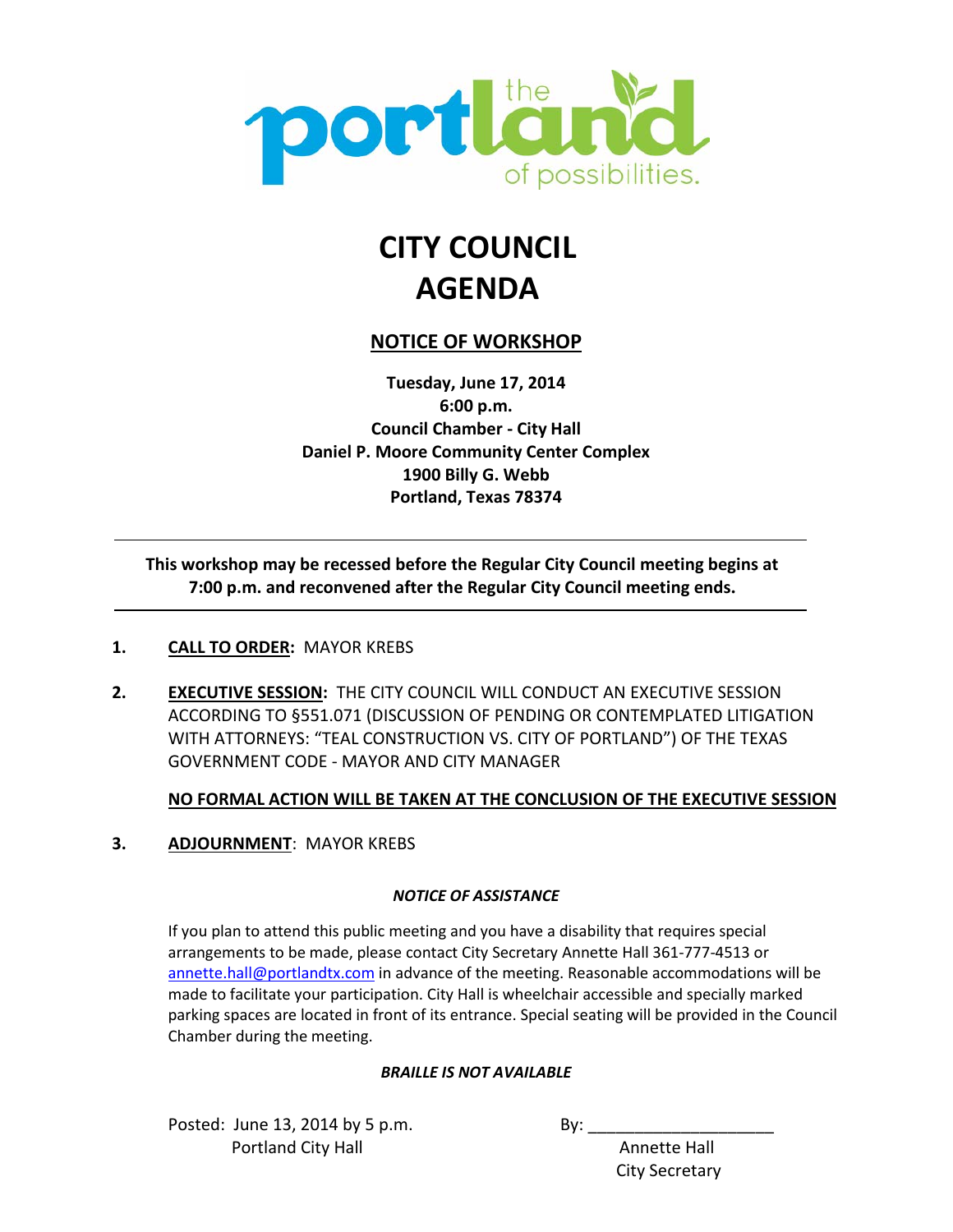

# **CITY COUNCIL AGENDA**

#### **NOTICE OF REGULAR MEETING**

**Tuesday, June 17, 2014 7:00 p.m. City Hall - Council Chamber Daniel P. Moore Community Center Complex 1900 Billy G. Webb Drive Portland, Texas**

#### **A. PROCEDURAL MATTERS, HONORS AND RELATED NON-ACTION ITEMS:**

- **1. CALL TO ORDER:** MAYOR KREBS
- **2. INVOCATION AND PLEDGE:** MAYOR KREBS OR DESIGNEE

#### **3. FORMAL ANNOUNCEMENTS, RECOGNITION, PRESENTATIONS AND REPORTS THAT MAY BE DISCUSSED:**

- BELL-WHITTINGTON PUBLIC LIBRARY GRANT UPDATE LIBRARY DIRECTOR
- SUMMER PROGRAM UPDATE DIRECTOR OF PARKS AND RECREATION

#### **4. CITY COUNCIL AND STAFF COMMENTS CONCERNING ITEMS OF COMMUNITY INTEREST THAT MAY NOT BE DISCUSSED:**

Members of the City Council may present reports regarding items of community interest and/or be presented reports from the Staff regarding items of community interest, provided no action is taken or discussed. Items of community interest include the following:

- Expressions of thanks, congratulations, or condolence
- Information regarding holiday schedules
- Honorary recognition of city officials, employees, or other citizens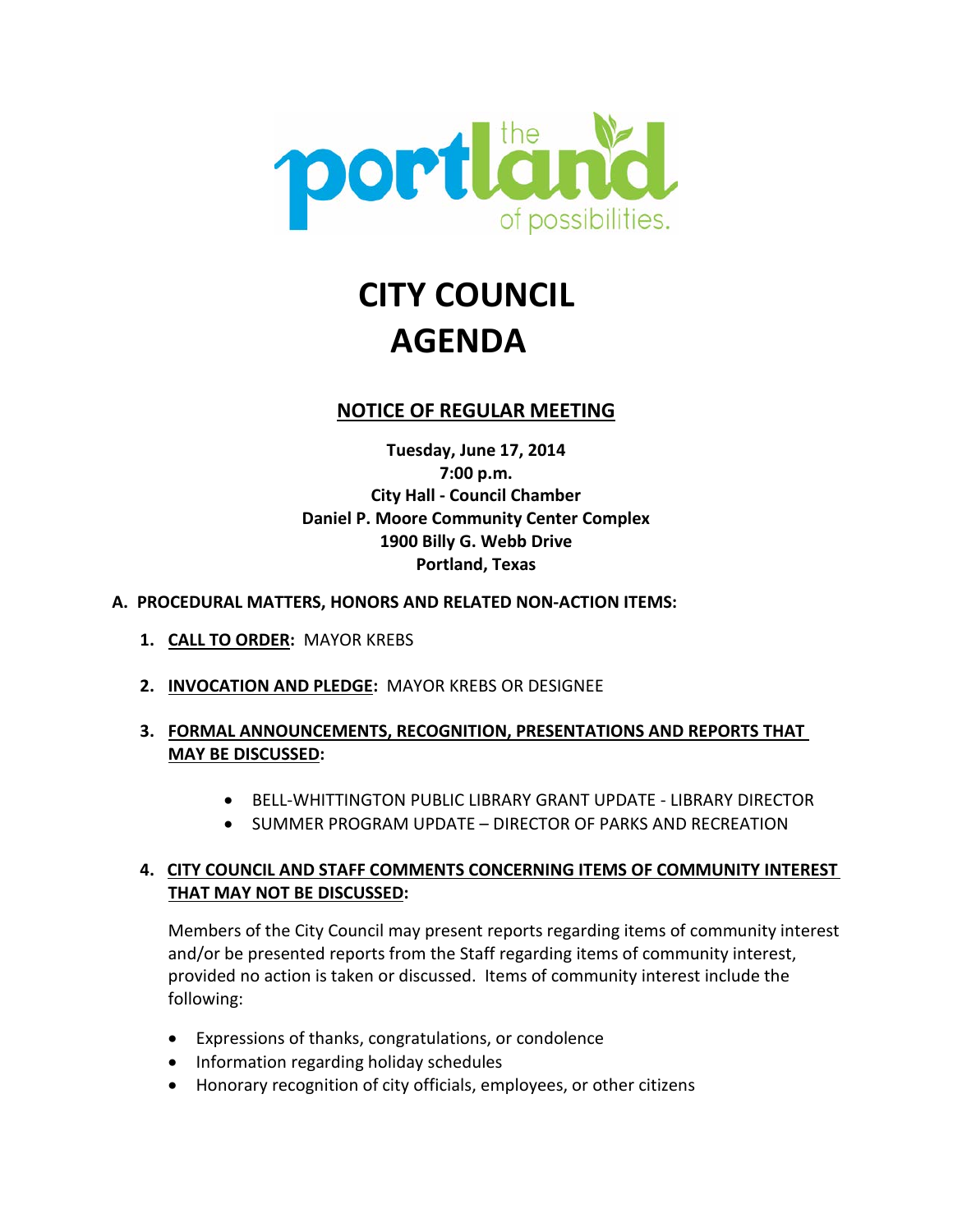- Reminders about upcoming events sponsored by the city or another entity that is scheduled to be attended by a city official or city employee
- Announcements involving imminent threats to the public health and safety of the city

#### **B. ACTION ITEMS, RESOLUTIONS AND ORDINANCES**:

Members of the audience who wish to (1) comment on issues concerning an agenda item, (2) present questions concerning an agenda item, (3) request assistance concerning an agenda item or (4) propose regulatory changes concerning an agenda item, must comply with the following rules of procedure:

- Persons who wish to speak must fill out and turn in a speaker card before the meeting is convened (The Mayor will notify you when it's your turn to speak and direct you to the podium)
- Persons who wish to speak must identify themselves and their places of residence
- All comments, requests and proposals must be presented to or through the Mayor
- Persons who wish to speak will be given 4 minutes to do so
- **5. MINUTES OF PREVIOUS MEETINGS**: THE CITY COUNCIL WILL CONSIDER THE MINUTES OF ITS JUNE 3, 2014 WORKSHOP AND REGULAR MEETING - MAYOR KREBS AND CITY SECRETARY
- **6. RESOLUTION NO. 683 - CONSIDERATION AND APPROVAL OF OFFER TO PURCHASE TAX SALE PROPERTY:** THE CITY COUNCIL WILL CONSIDER ACCEPTING AN OFFER ON THE PROPERTY AT 1145 OCHOA, DESCRIBED AS 40.00 FEET BY 83.00 FEET, CONTAINING 0.07622 ACRE, MORE OR LESS, OUT OF THE NORTHWEST CORNER OF BLOCK 13, TIER 'M'; IDENTIFIED ON THE TAX ROLLS UNDER ACCOUNT NUMBER 0013-0001-0022-000 – DIRECTOR OF FINANCE
- **7. RESOLUTION NO. 684 - CONSIDER JOINING COALITION OF CITIES AGAINST AEP RATE INCREASE:** THE CITY COUNCIL WILL CONSIDER JOINING A GROUP OF CITIES CHALLENGING A RATE INCREASE PROPOSAL BY AEP TEXAS CENTRAL COMPANY BEFORE THE PUBLIC UTILITY COMMISSION OF TEXAS – DIRECTOR OF FINANCE
- 8. **ORDINANCE NO. 2089 – ELECTRONIC CIGARETTES PROHIBITING THE SALE OF ELECTRONIC CIGARETTES TO MINORS:** THE CITY COUNCIL WILL CONSIDER FIRST READING OF ORDINANCE NO. 2089 PROHIBITING THE SALE TO, PURCHASE BY, OR POSSESSION OF ELECTRONIC CIGARETTES OR ELECTRONIC CIGARETTE LIQUIDS TO A MINOR – CITY MANAGER
- **C. CITIZEN COMMENTS, QUESTIONS, REQUESTS AND PROPOSALS NOT APPEARING ON THE AGENDA**: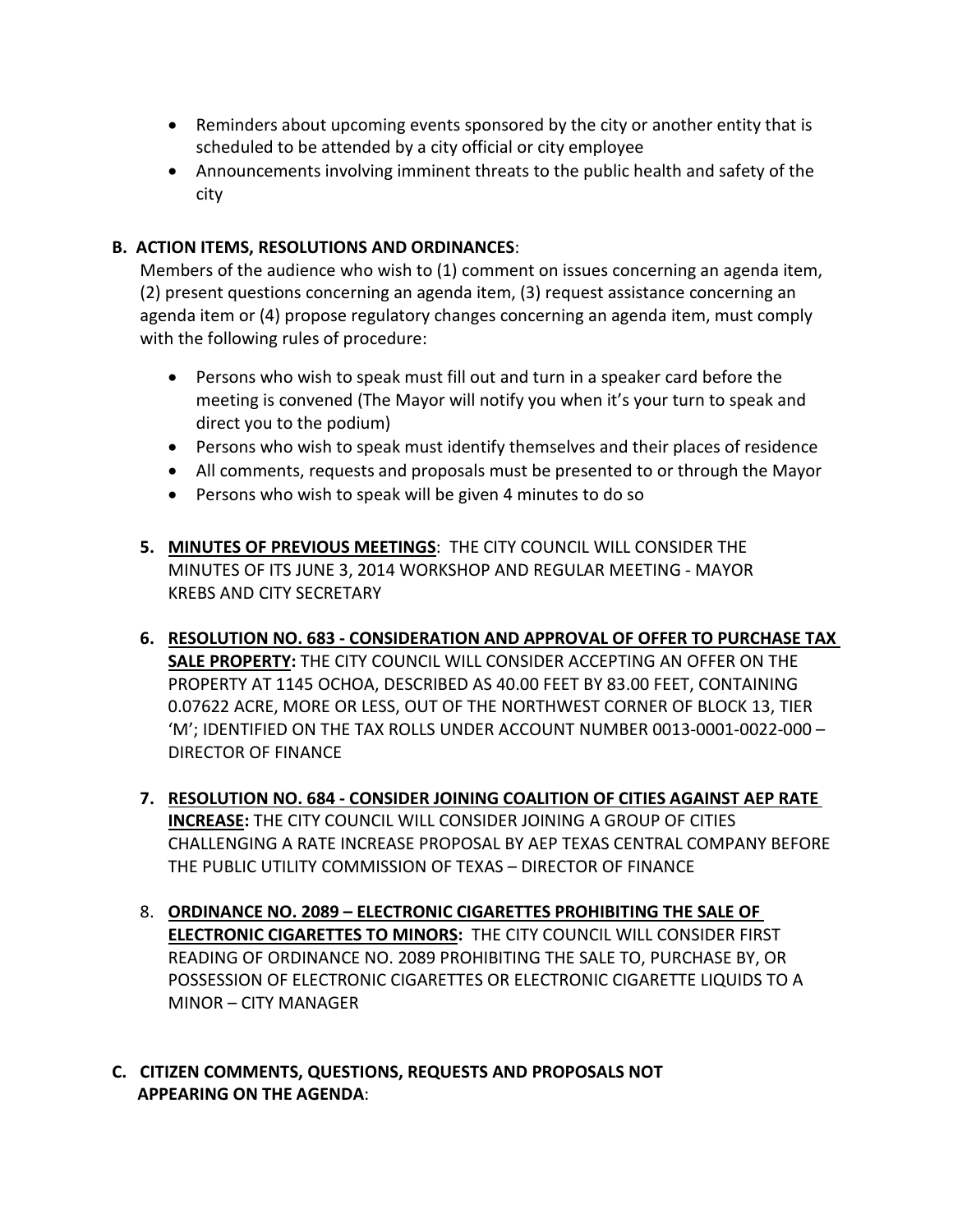Members of the audience who wish to (1) comment on issues for which there is no item on this agenda, (2) present questions for which there is no item on this agenda, (3) request assistance for which there is no item on this agenda or (4) propose regulatory changes for which there is no item on this agenda, must comply with the following rules of procedure:

- Persons who wish to speak must fill out and turn in a speaker card before the meeting is convened (The Mayor will notify you when it's your turn to speak and direct you to the podium)
- Persons who wish to speak must identify themselves and their places of residence
- All comments, requests and proposals must be presented to or through the Mayor
- Persons who wish to speak will only be given 4 minutes to do so

Neither the City Council nor the Staff is legally permitted to respond to citizen comments, questions, requests or proposals at the time of the meeting. A member of the City Council or the City Manager may place an item on the agenda of a future City Council workshop or meeting to legally do so. If that is done, the audience member seeking a response will be given advance notice.

#### **D. ADJOURNMENT: MAYOR KREBS**

#### **NOTICE OF ASSISTANCE**

If you plan to attend this public meeting and you have a disability that requires special arrangements to be made, please contact City Secretary Annette Hall (361) 777-4513 or [annette.hall@portlandtx.com](mailto:annette.hall@portlandtx.com) in advance of the meeting. Reasonable accommodations will be made to facilitate your participation. The City Hall is wheelchair accessible and specially marked parking spaces are located in front of its entrance. Special seating will be provided in the Council Chamber during the meeting.

#### **BRAILLE IS NOT AVAILABLE**

**Posted:** June 13, 2014 by 5:00 p.m. **By: \_\_\_\_\_\_\_\_\_\_\_\_\_\_\_\_\_\_\_\_\_\_\_\_ Portland City Hall Annette Hall Annette Hall** 

City Secretary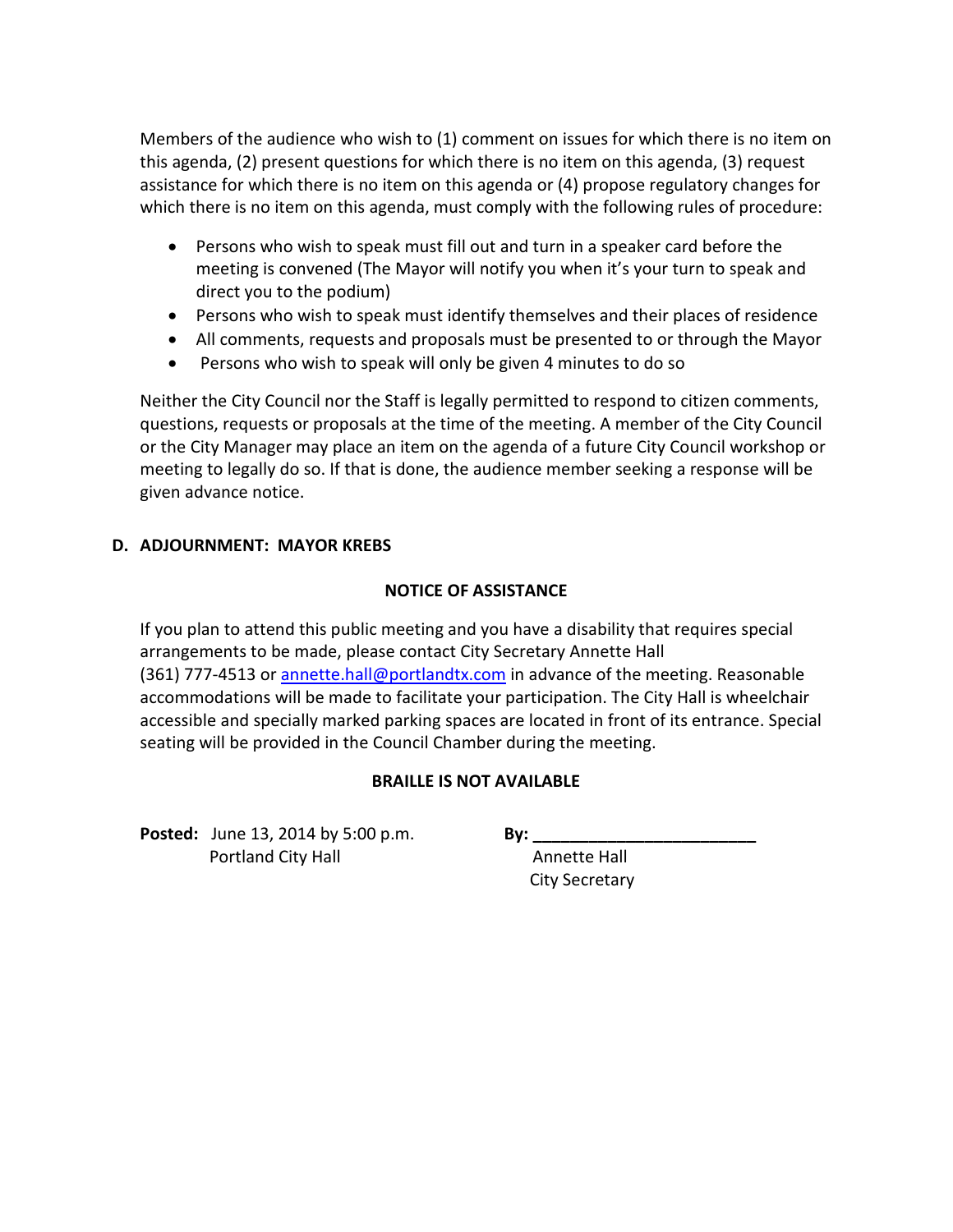#### **CITY OF PORTLAND CITY COUNCIL WORKSHOP MEETING JUNE 3, 2014 – 5:30 P.M**.

On this the 3<sup>rd</sup> day of June 2014, the Council of the City of Portland convened in a workshop meeting session at 6:00 p.m. in the Council Chambers of City Hall, Daniel P. Moore Community Center Complex and notice of workshop meeting giving the time, place and date and subject having been posted as described by Section 551 of the Government Code.

#### **MEMBERS PRESENT**:

| David Krebs     | Mayor                 |
|-----------------|-----------------------|
| Cathy Skurow    | Mayor Pro Tem         |
| Ron Jorgensen   | <b>Council Member</b> |
| John Vilo       | <b>Council Member</b> |
| Gary Moore, Sr. | <b>Council Member</b> |
| John Green      | <b>Council Member</b> |
| David E. Lewis  | <b>Council Member</b> |
|                 |                       |

#### **STAFF PRESENT**:

| City Manager                              |
|-------------------------------------------|
| <b>City Secretary</b>                     |
| Director of Public Works                  |
| and Development                           |
| Director of Finance                       |
| Director of Parks and Recreation          |
| <b>Chief of Police</b>                    |
| Fire Chief                                |
| Library Director                          |
| <b>Assistant Director of Public Works</b> |
|                                           |

*This workshop may be recessed before the Regular City Council meeting begins at 7:00 p.m. and reconvened after the Regular City Council meeting ends.*

\_\_\_\_\_\_\_\_\_\_\_\_\_\_\_\_\_\_\_\_\_\_\_\_\_\_\_\_\_\_\_\_\_\_\_\_\_\_\_\_\_\_\_\_\_\_\_\_\_\_\_\_\_\_\_\_\_\_\_\_\_\_\_\_\_\_\_\_\_\_\_\_\_\_

And with a quorum being present, the following business was transacted: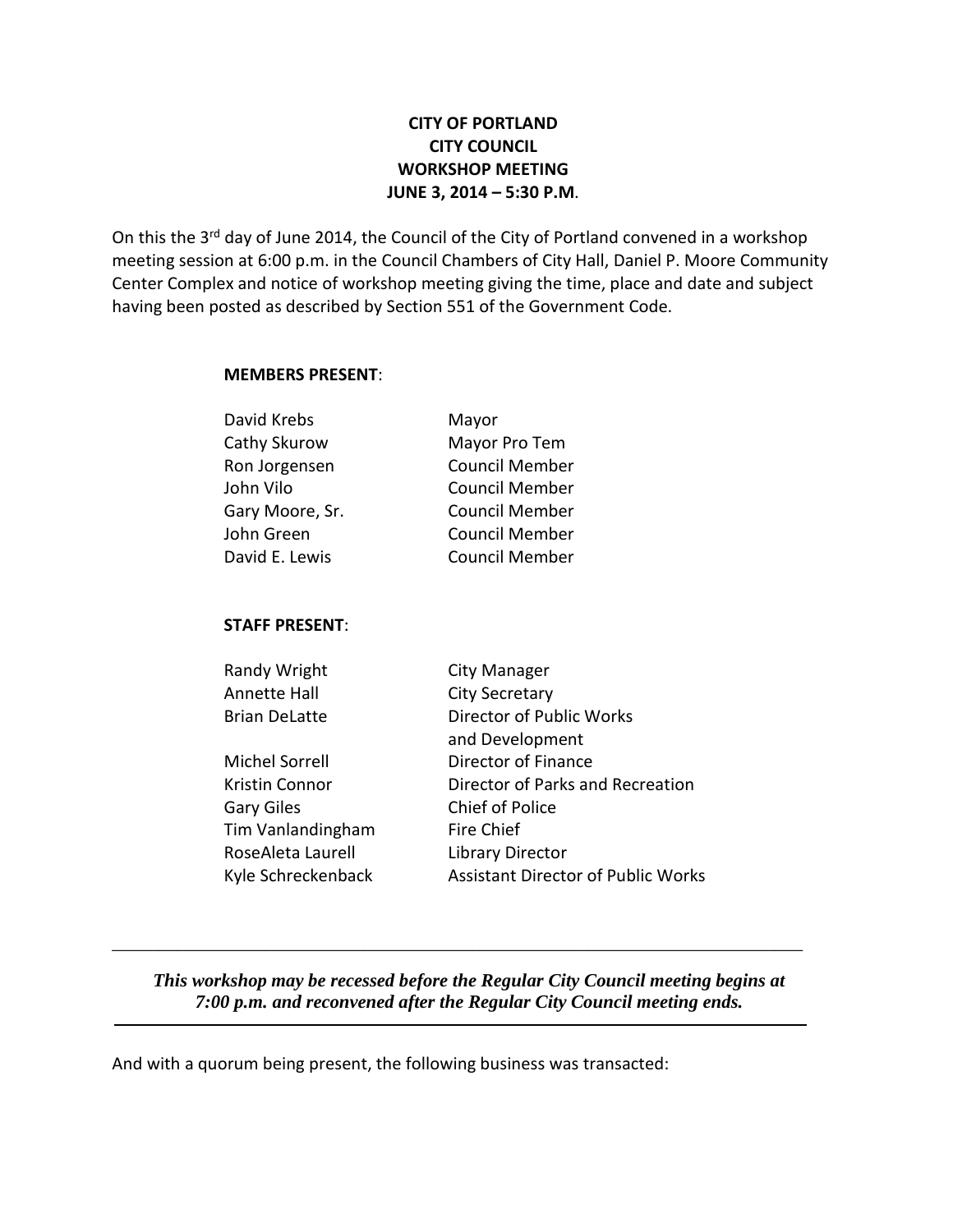#### **1. CALL TO ORDER:** MAYOR KREBS

Mayor Krebs called the workshop to order at 5:30 p.m.

**2. EXECUTIVE SESSION:** THE CITY COUNCIL WILL CONDUCT AN EXECUTIVE SESSION ACCORDING TO §551.087 OF THE TEXAS GOVERNMENT TO DELIBERATE ECONOMIC DEVELOPMENT NEGOTIATIONS AND §551.074 DELIBERATE THE APPOINTMENT, EMPLOYMENT, EVALUATION, ASSIGNMENT, DUTIES, DISCIPLINE, OR DISMISSAL OF A PUBLIC OFFICER OR EMPLOYEE - MAYOR AND CITY MANAGER

#### **NO FORMAL ACTION WILL BE TAKEN AT THE CONCLUSION OF THE EXECUTIVE SESSION**

At 5:31 p.m. Mayor Krebs announced that the City Council will conduct an Executive Session according to §551.087 of the Texas Government to Deliberate Economic Development Negotiations and §551.074 Deliberate the Appointment, Employment, Evaluation, Assignment, Duties, Discipline, or Dismissal of a Public Officer or Employee.

Mayor Krebs announced that the Executive Session was concluded at 6:02 p.m. and reconvened the workshop at 6:05 p.m.

**3. PORTLAND CIVIC COMPLEX DEVELOPMENT PLAN:** THE CITY COUNCIL WILL DISCUSS THE PORTLAND CIVIC COMPLEX DEVELOPMENT PLAN – CITY MANAGER AND CONSULTING **ARCHITECTS** 

David Richter, with Richter Architects presented and reviewed with the City Council the Portland Civic Center Planning Concept site plan. The conceptual plan included a proposed site for a Veterans Memorial, future parking spaces, future expansion, future offices, covered walk areas and future service areas.

**4. PRELIMINARY CAPITAL IMPROVEMENT PROGRAM:** THE CITY COUNCIL WILL REVIEW THE PRELIMINARY 2014-2019 CAPITAL IMPROVEMENT PROGRAM – CITY MANAGER

City Manager, Randy Wright presented and reviewed the Preliminary 2014-2019 Capital Improvement Program with the City Council.

#### **5. ADJOURNMENT**: MAYOR KREBS

Mayor Krebs adjourned the workshop at 6:56 p.m.

#### **D. NOTICE OF ASSISTANCE**: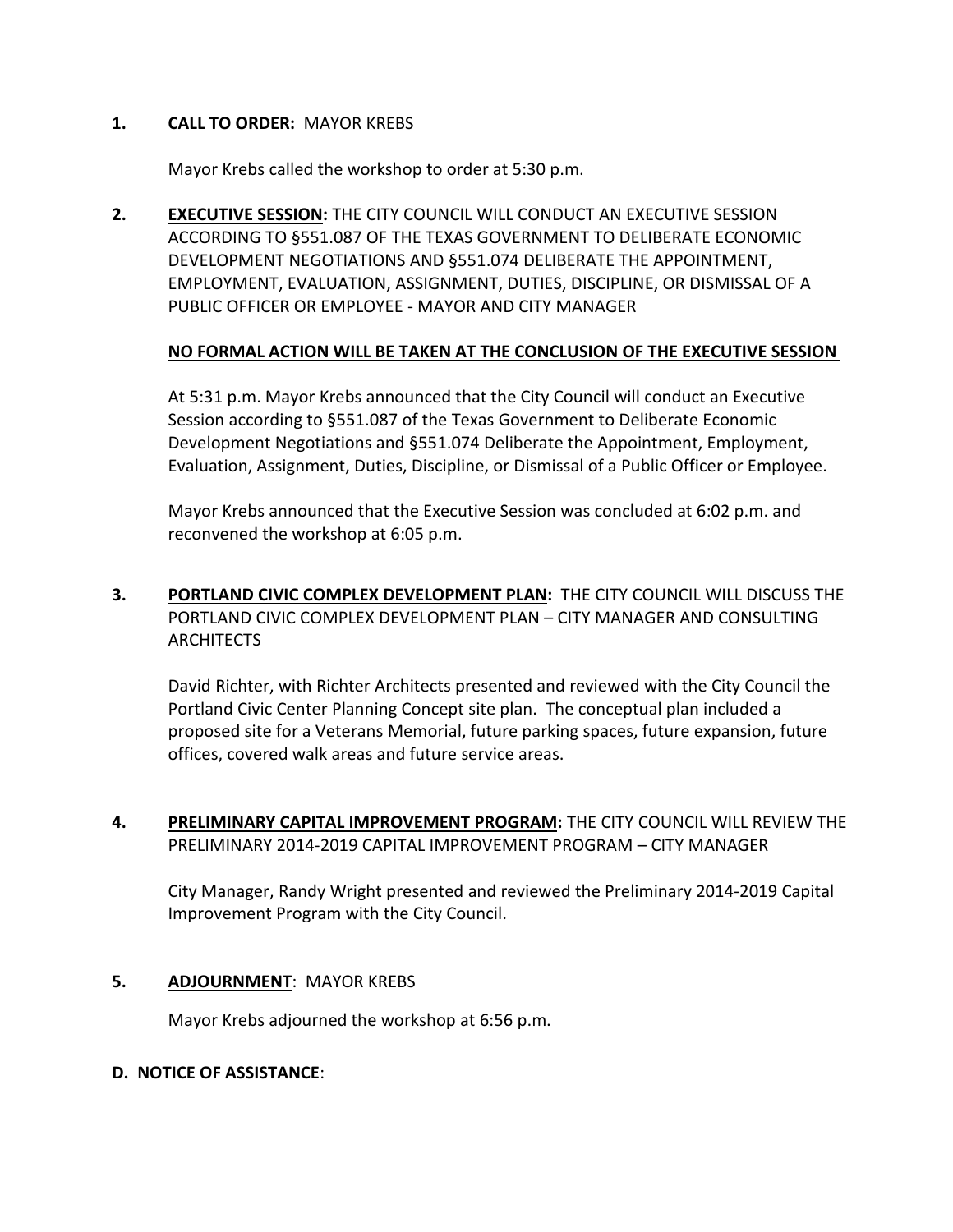If you plan to attend this workshop and you have a disability that requires special arrangements to be made, please contact City Secretary Annette Hall (361-777-4513 or [annette.hall@portlandtx.com\)](mailto:arodriguez@portlandtx.com) in advance of the meeting. Reasonable accommodations will be made to facilitate your participation. The City Hall is wheelchair accessible and specially marked parking spaces are located in front of its entrance. Special seating will be provided in the Council Chamber during the workshop.

#### **BRAILLE IS NOT AVAILABLE**

**Approved:**

David Krebs Mayor

\_\_\_\_\_\_\_\_\_\_\_\_\_\_\_\_\_\_\_\_\_\_\_

\_\_\_\_\_\_\_\_\_\_\_\_\_\_\_\_\_\_\_\_\_\_\_

**Attest:**

City Secretary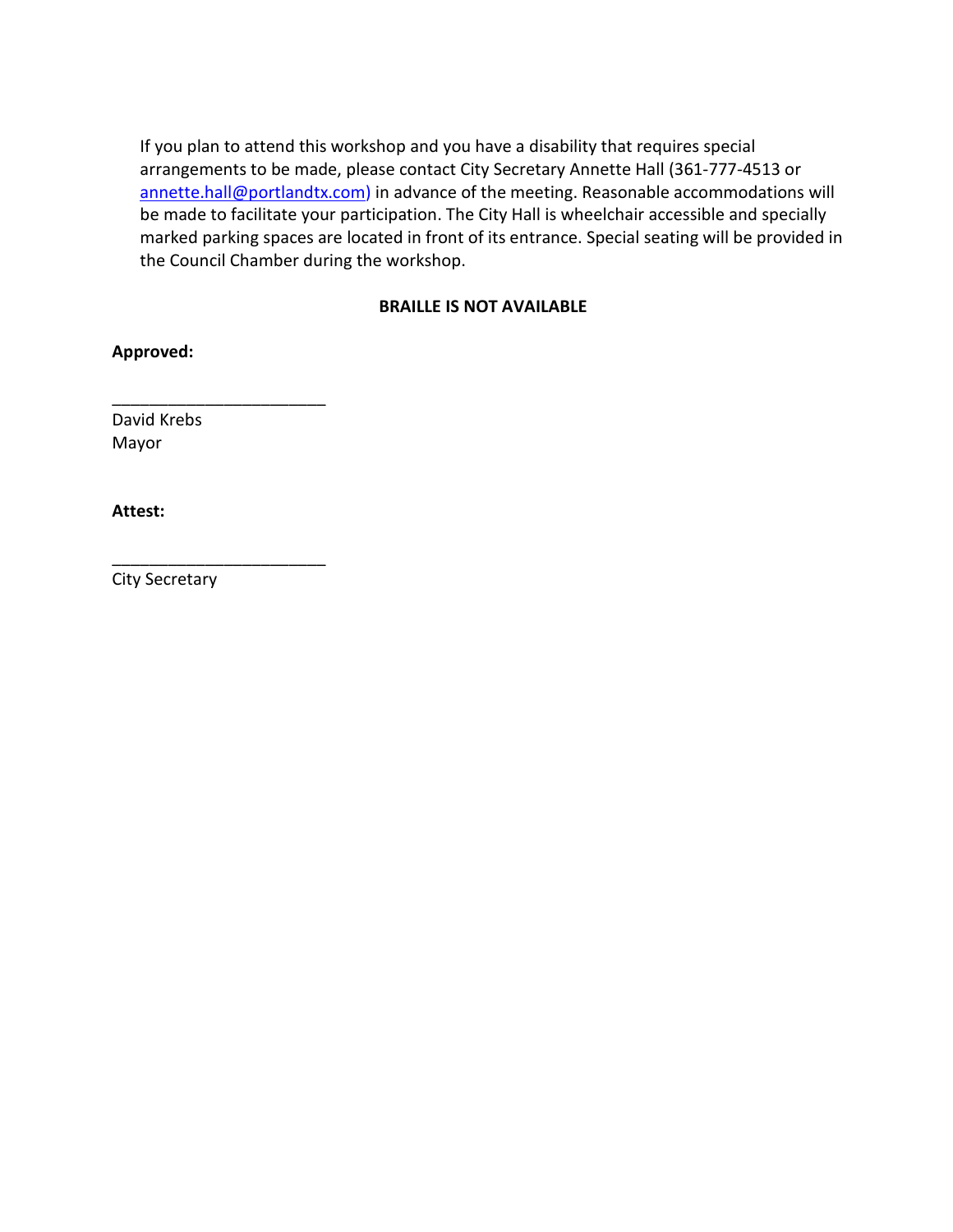#### **CITY OF PORTLAND CITY COUNCIL REGULAR MEETING JUNE 3, 2014 – 7:00 P.M**.

On this the 3<sup>rd</sup> day of June 2014, the Council of the City of Portland convened in a regular meeting session at 7:00 p.m. in the Council Chambers of City Hall, Daniel P. Moore Community Center Complex and notice of regular meeting giving the time, place and date and subject having been posted as described by Section 551 of the Government Code.

#### **MEMBERS PRESENT**:

| David Krebs     | Mayor                 |
|-----------------|-----------------------|
| Cathy Skurow    | Mayor Pro Tem         |
| Ron Jorgensen   | <b>Council Member</b> |
| John Vilo       | <b>Council Member</b> |
| Gary Moore, Sr. | <b>Council Member</b> |
| John Green      | <b>Council Member</b> |
| David Lewis     | <b>Council Member</b> |
|                 |                       |

#### **STAFF PRESENT**:

| Randy Wright         | City Manager                              |
|----------------------|-------------------------------------------|
| <b>Brian DeLatte</b> | <b>Assistant City Manager</b>             |
| Annette Hall         | <b>City Secretary</b>                     |
| Michel Sorrell       | <b>Finance Director</b>                   |
| Gary Giles           | <b>Chief of Police</b>                    |
| Tim Vanlandingham    | Fire Chief                                |
| Kristin Connor       | Director of Parks and Recreation          |
| RoseAleta Laurell    | Library Director                          |
| Kyle Schreckenbach   | <b>Assistant Director of Public Works</b> |
| <b>Brandon Lemon</b> | <b>Accounting Assistant</b>               |
| Fred Bussman         | <b>IT Technician</b>                      |

And with a quorum being present, the following business was transacted:

#### **A. PROCEDURAL MATTERS, HONORS, AND RELATED NON-ACTION ITEMS:**

#### 1. **CALL TO ORDER**: MAYOR

Mayor Krebs called the meeting to order at 7:00 pm.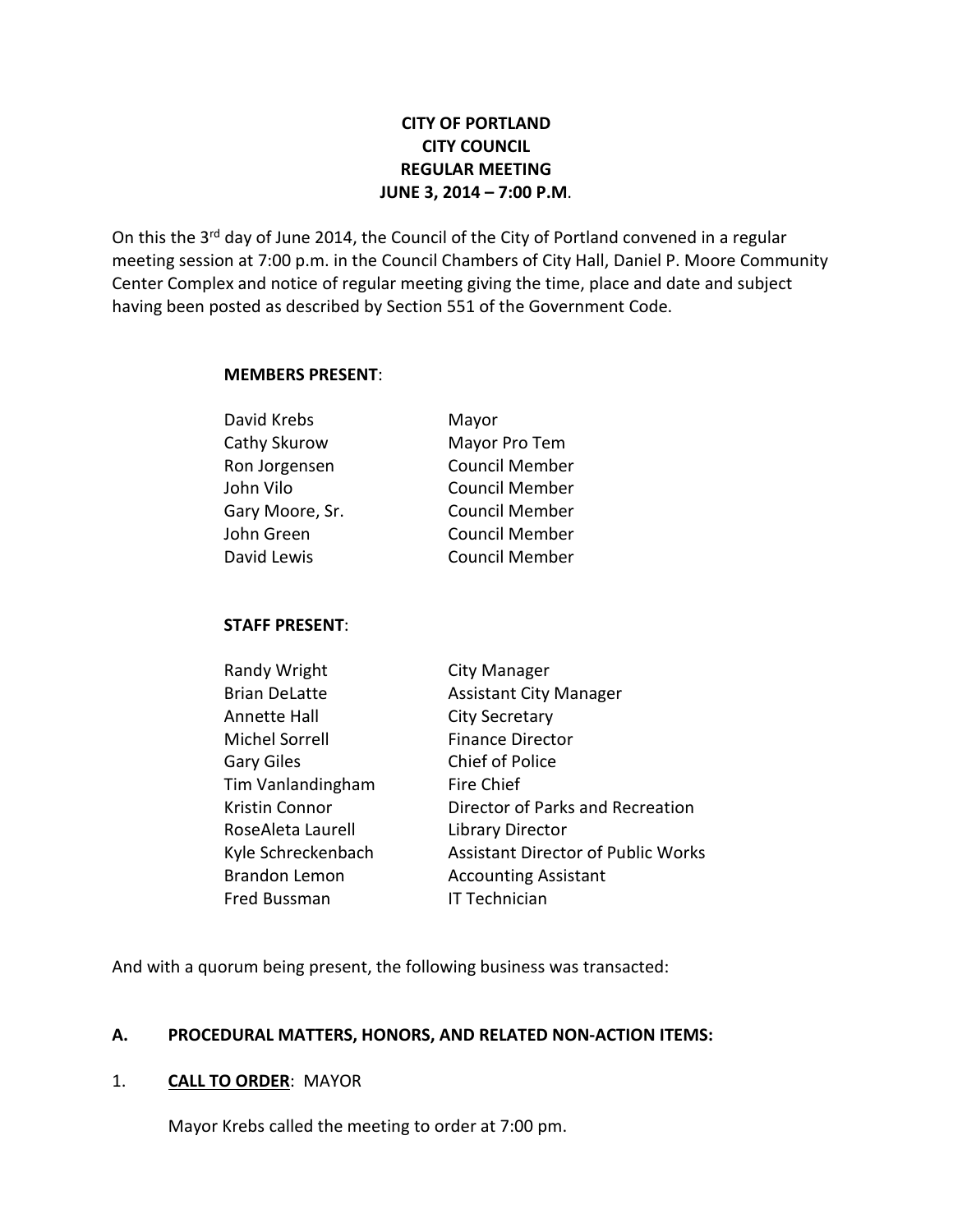#### **2**. **INVOCATION AND PLEDGE**: MAYOR OR DESIGNEE

 Council Member Vilo gave the invocation and Mayor Krebs led the Pledge of Allegiance.

#### **3. FORMAL ANNOUNCEMENTS, RECOGNITION, PRESENTATIONS, AND REPORTS THAT MAY BE DISCUSSED:**

• COMMUNITY CENTER IMPROVEMENTS PROJECTS UPDATE – ASSISTANT CITY MANAGER

Assistant City Manager, Brian DeLatte presented and reviewed the following Community Center Improvements Project Update:

- o Energy Efficiency and Conservation Project
- o HVAC Controls Retrofit
- o Roof Replacement and Envelope Repairs
- REPORT ON INSPECTION TOUR OF VOESTALPINE SITE COUNCIL MEMBER SKUROW AND CITY MANAGER

City Manager and Council Member Skurow gave a PowerPoint presentation on their recent Inspection Tour of the Voestalpine Site in Linz, Austria.

#### **4. CITY COUNCIL AND STAFF COMMENTS CONCERNING ITEMS OF COMMUNITY INTEREST THAT MAY NOT BE DISCUSSED:**

Members of the City Council may present reports regarding "items of community interest" and/or be presented reports from the Staff regarding "items of community interest," provided no action is taken or discussed. "Items of community interest" include the following:

- Expressions of thanks, congratulations, or condolence
- Information regarding holiday schedules
- Honorary recognition of city officials, employees, or other citizens
- Reminders about upcoming events sponsored by the city or other entity that is scheduled to be attended by a city official or city employee
- Announcements involving imminent threats to the public health and safety of the city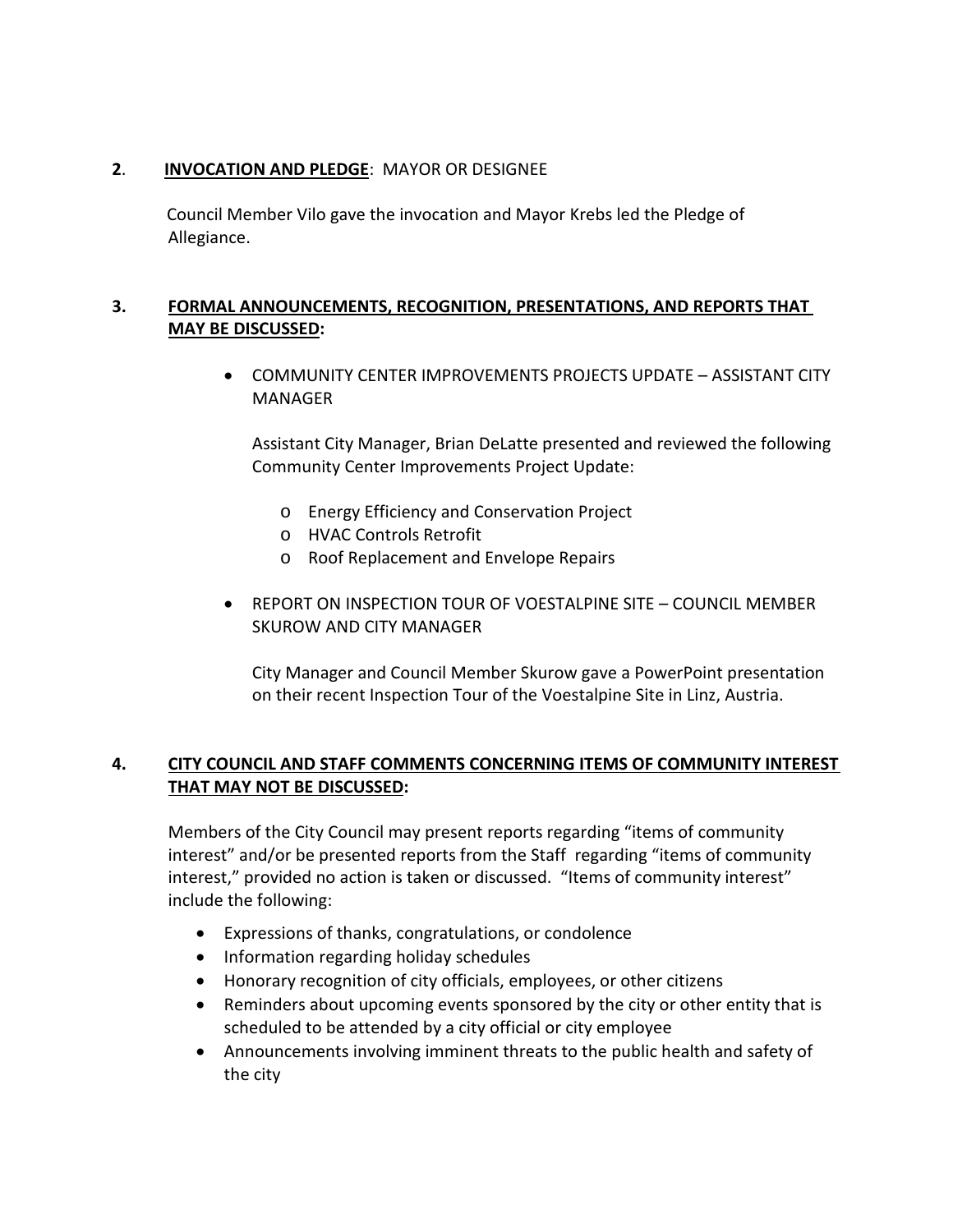Council Member Green invited everyone to attend the Opry on June  $12<sup>th</sup>$  at 6 p.m. at the Community Center.

Council Member Jorgensen thanked the Parks and Recreation Department for hosting the 2014 Chem Free Party.

Mayor Krebs thanked Chief Vanlandingham for conducting the Hurricane Drill last week and encouraged civic groups to contact the Fire Department for presentation information on Hurricane Preparedness.

City Manager, Randy Wright announced that the TML Quarterly meeting will be held by the City of Georgewest in Oakville, Texas on Friday, June 27, 2014 and added that he and Assistant City Manager, Brian DeLatte will be attending the TCMA Annual Conference in Galveston during that time.

#### **B. ACTION ITEMS, RESOLUTIONS, AND ORDINANCES**:

Members of the audience who wish to (1) comment on issues concerning an agenda item, (2) present questions concerning an agenda item, (3) request assistance concerning an agenda item or (4) propose regulatory changes concerning an agenda item, must comply with the following rules of procedure:

- Persons who wish to speak must fill out and turn in a speaker card before the meeting is convened (The Mayor will notify you when it's your turn to speak and direct you to the podium)
- Persons who wish to speak must identify themselves and their places of residence
- All comments, requests and proposals must be presented to or through the Mayor
- Persons who wish to speak will be given 4 minutes to do so

There were none.

#### **C. CITIZEN COMMENTS, QUESTIONS, REQUESTS, AND PROPOSALS NOT APPEARING ON THE AGENDA:**

**Members of the audience who wish to (1) comment on issues for which there is no item on this agenda, (2) present questions for which there is no item on this agenda, (3) request assistance for which there is no item on this agenda or (4) propose regulatory changes for which there is no item on this agenda, must comply with the following rules of procedure:** 

- Persons who wish to speak must fill out and turn in a speaker card before the meeting is convened (The Mayor will notify you when it's your turn to speak and direct you to the podium)
- Persons who wish to speak must identify themselves and their places of residence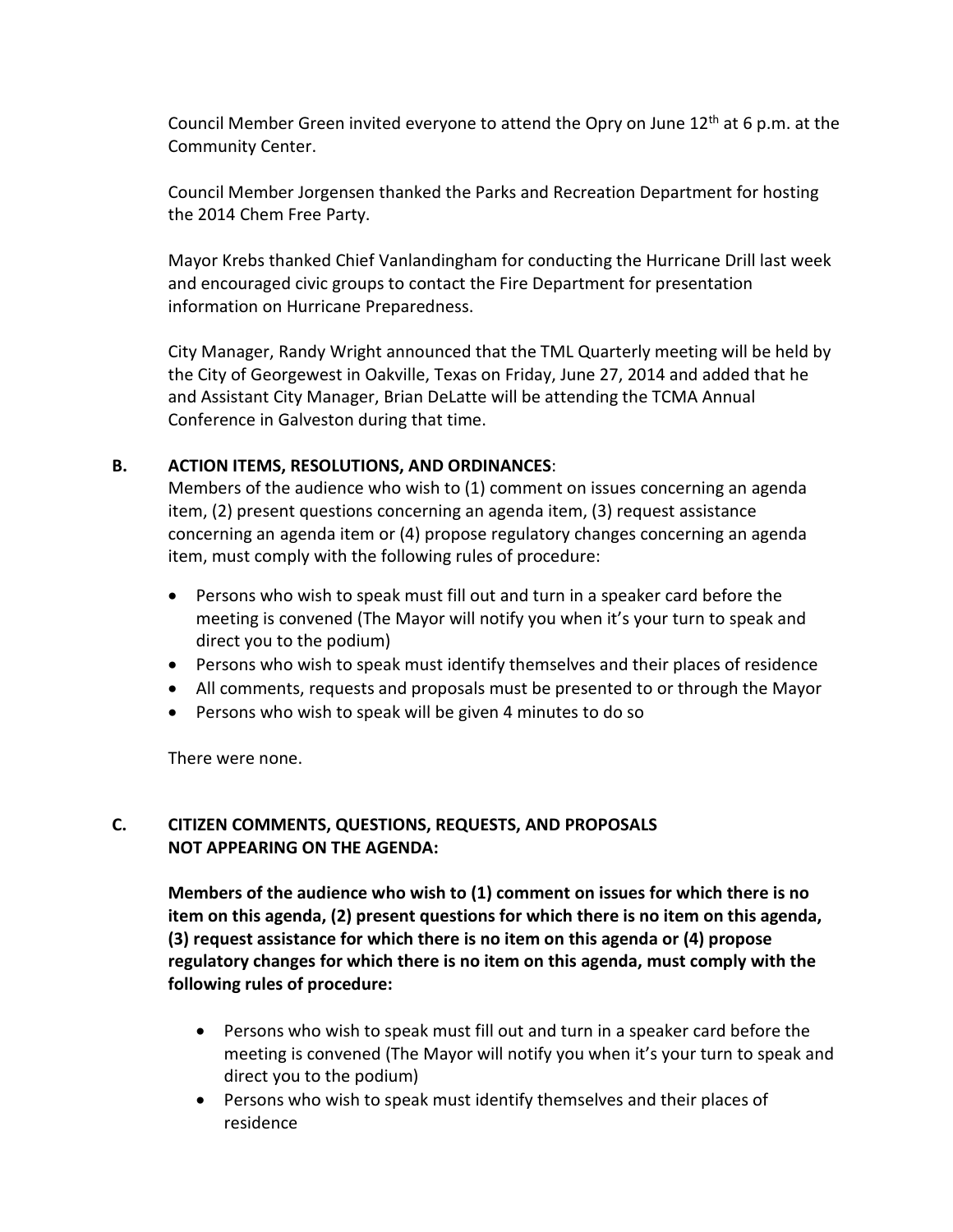- All comments, requests and proposals must be presented to or through the Mayor
- Persons who wish to speak will only be given 4 minutes to do so

Neither the City Council nor the Staff is legally permitted to respond to citizen comments, questions, requests, or proposals at the time of the meeting. A member of the City Council or the City Manager may place an item on the agenda of a future City Council workshop or meeting to legally do so. If that is done, the audience member seeking a response will be given advance notice.

There were none.

**5. MINUTES OF PREVIOUS MEETINGS**: THE CITY COUNCIL WILL CONSIDER THE MINUTES OF ITS MAY 20, 2014 WORKSHOP AND REGULAR MEETING - MAYOR KREBS AND CITY SECRETARY

Council Member Green made the motion to approve the minutes of the May 20, 2014 workshop and meeting, seconded by Council Member Lewis.

The motion passed 7-0.

#### **6. CONSIDERATION AND APPROVAL TO TERMINATE THE FINANCIAL ADVISORY CONTRACT WITH SOUTHWEST SECURITIES:** THE CITY COUNCIL WILL CONSIDER TERMINATING THE FINANCIAL ADVISORY CONTRACT WITH SOUTHWEST SECURITIES – DIRECTOR OF FINANCE

Director of Finance, Michel Sorrell explained that the City contracted with Southwest Securities, Inc. in 2007, but also used the company in prior years, to provide financial advisory services. Southwest Securities, Inc. has recently been sold as part of a merger and the financial advisors the City has used have left the organization. Terminating the current financial advisory contract will allow the City to competitively pursue a financial advisory contract that better suits its needs.

In November 2007 the City contracted with Southwest Securities, Inc. Financial advisors from the company have successfully served the City since. Most recently, those financial advisors assisted the City with bond issuance for the 2014 Street Improvement Projects in the amount of \$5,000,000. That project funded in April 2014.

Council Member Jorgensen made the motion to terminate the financial advisory contract with Southwest Securities, seconded by Council Member Moore.

The motion passed 7-0.

**7. ENGAGEMENT OF FROST BANK AS THE CITY'S FINANCIAL ADVISOR**: THE CITY COUNCIL WILL CONSIDER ENGAGING FROST BANK TO SERVE AS THE FINANCIAL ADVISOR TO THE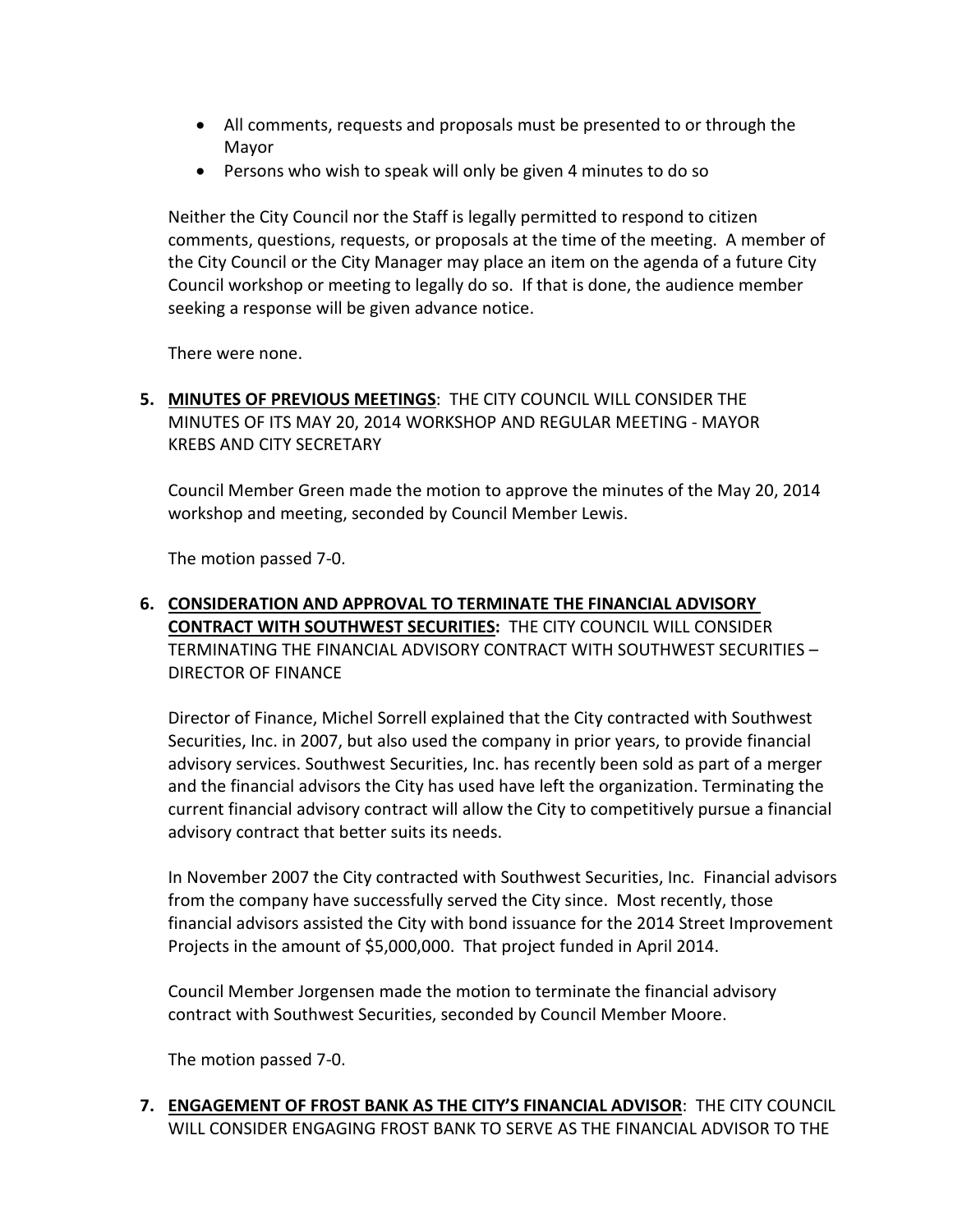#### CITY – DIRECTOR OF FINANCE

Director of Finance, Michel Sorrell explained that the financial advisors the City has used for many years have left Southwest Securities, Inc. and joined Frost Bank. Victor Quiroga Jr., Duncan Morrow and Rachel Reyes have served the City well and would like to continue serving the City as its financial advisors through Frost Bank

Our financial advisors play an essential role in the financing of our capital projects through the issuance of debt. Bond issuances are complex and highly regulated thus requiring the expertise of a financial advisor. Victor Quiroga Jr., Duncan Morrow, and Rachel Reyes have worked well with the City, not only with debt issuance but also reviewing outstanding debt to find refinancing opportunities that save the City money. They are familiar with the City's history, capital projects and financial composition. Most importantly, his staff has a good working history with the staff of the City.

Council Member Green made the motion to engage Frost Bank to serve as the Financial Advisor to the City, seconded by Council Member Moore.

The motion passed 7-0.

**8. CONTRACT FOR EMPLOYEE LIFE AND DISABILITY INSURANCE BENEFITS**: THE CITY COUNCIL WILL CONSIDER BIDS FOR EMPLOYEE LIFE AND DISABILITY INSURANCE BENEFITS, SUBMITTED, OPENED AND PUBLICLY READ ON APRIL 24, 2014 – DIRECTOR OF FINANCE

Director of Finance, Michel Sorrell explained that the City of Portland provides insurance benefits to regular, full-time employees. On May 20, 2014 the City Council made a motion to authorize the City Manager to contract with Texas Municipal League Intergovernmental Employee Benefit Pool (TML IEBP) as a fully funded insurance plan for the Medical and Dental Insurance Benefit Plan for the City. The lowest bid for life and disability insurance benefits is from The Standard Insurance Company

Both TML IEBP and Entrust, Inc. use The Standard to underwrite life and disability insurance. The bid cost differential between The Standard Insurance and Entrust was minimal. The cost differential however between The Standard and TML IEBP was substantial. It is not a requirement to accept all insurance coverage categories from one bidder and not one individual bidder was competitive in every category. The TML IEBP submitted the most competitive bid and benefits for medical and dental. The Standard has submitted the most competitive for life and disability insurance. Since The Standard has been used by Entrust, Inc. the City already has familiarity with the company. Staff recommends the use of The Standard as the plan for life and disability insurance.

Mayor Pro Tem Skurow made the motion to authorize the City Manager to contract with The Standard as the life and disability insurance plan for the City, seconded by Council Member Jorgensen.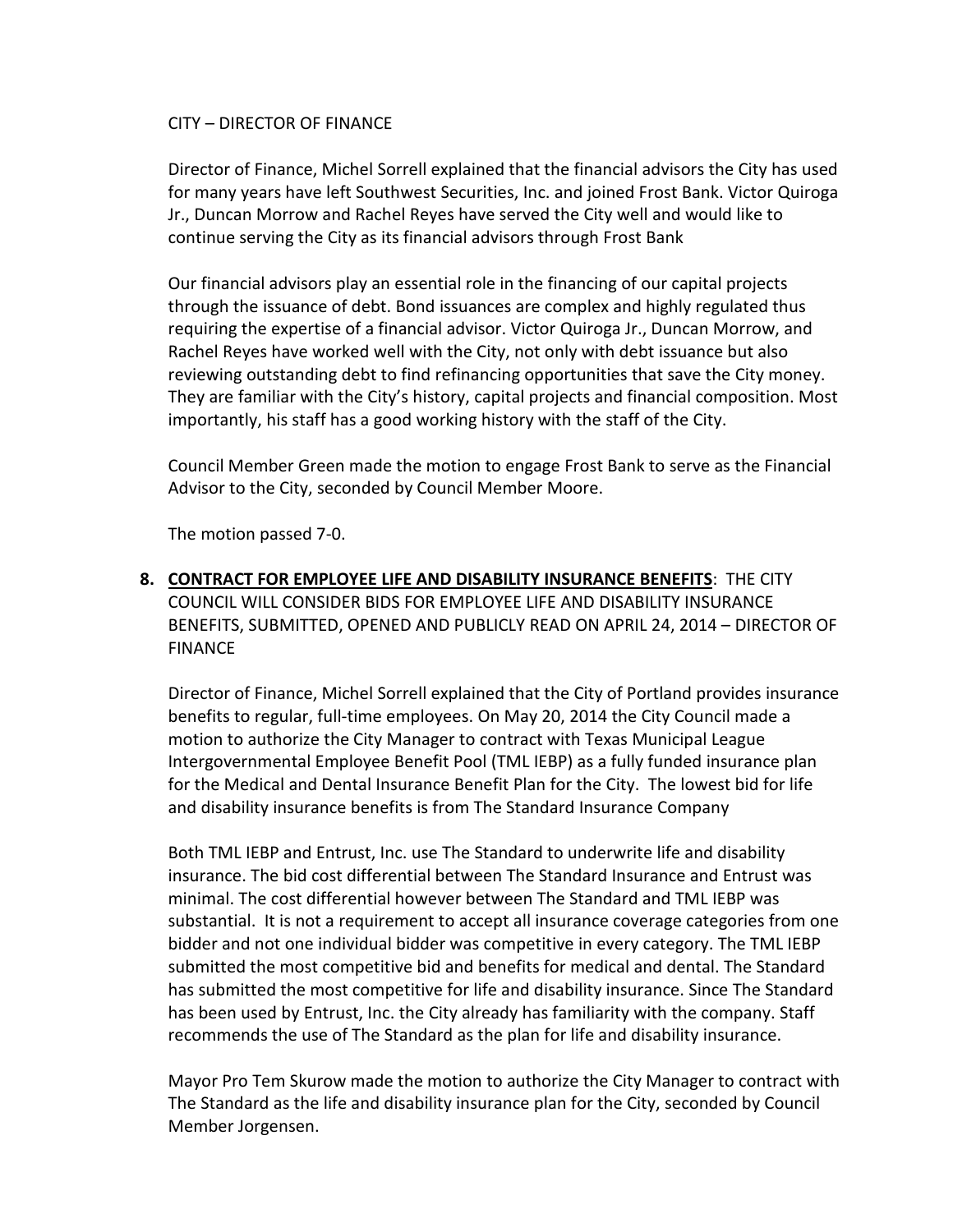The motion passed 7-0.

**9. EXECUTION OF SPECIAL WARRANTY DEED** THE CITY COUNCIL WILL CONSIDER EXECUTION OF A SPECIAL WARRANTY DEED CONVEYING FROM SHELL DEVELOPMENT JOINT VENTURE TO THE CITY OF PORTLAND APPROXIMATELY 2.826 ACRES LOCATED IN THE BAY RIDGE SUBDIVISION – ASSISTANT CITY MANAGER

Assistant City Manager, Brian DeLatte explained that the Shell Development Joint Venture (Shell), via Urban Engineering, has expressed its desire to convey to the City of Portland approximately 2.826 acres of undeveloped property within the Bay Ridge subdivision. The tracts are encumbered with pipeline easements that prohibit further residential construction. The tracts can, however, be utilized as a linear park and this location has been determined to be a key component in our plans of creating a Citywide hike-and-bike trail network.

Given that the developer has now platted Bay Ridge Unit 11, the adjacent tracts on either side of the subject tracts are fully developed. This development pattern has now rendered Shell's continued ownership of the subject tracts unnecessary. Shell's offer to convey the property allows the City to acquire a key component in the City-wide hikeand-bike trail. The City Attorney has reviewed the Special Warranty Deed and has offered no objections.

The financial Impact of

- The Special Warranty Deed requires a \$10.00 payment to Shell.
- Shell is current on its ad valorem tax obligations.
- Maintenance of the tracts will transfer to the Parks Maintenance crews. Mowing expenses will be included in the FY 2014-2015 budget.

Mayor Pro Tem Skurow made the motion authorize the City Manager to execute all documents necessary to convey 2.826 acres within the Bay Ridge Subdivision from Shell Development Joint Venture to the City of Portland with the condition of a satisfactory Phase 1 environmental site assessment, seconded by Council Member Green.

The motion passed 7-0.

#### **10. ENGAGEMENT OF UTILITY RATE CONSULTANT**: THE CITY COUNCIL WILL CONSIDER THE ENGAGEMENT OF A CONSULTANT TO CONDUCT A UTILITY RATE STUDY – CITY MANAGER

City Manager, Randy Wright explained that the sustainability of our water and sewer system is driven by appropriate utility rates. The City last conducted a rate study in 2003. With ongoing capital projects, anticipated community growth and potential expansion of the city boundaries, commissioning a new rate study is both prudent and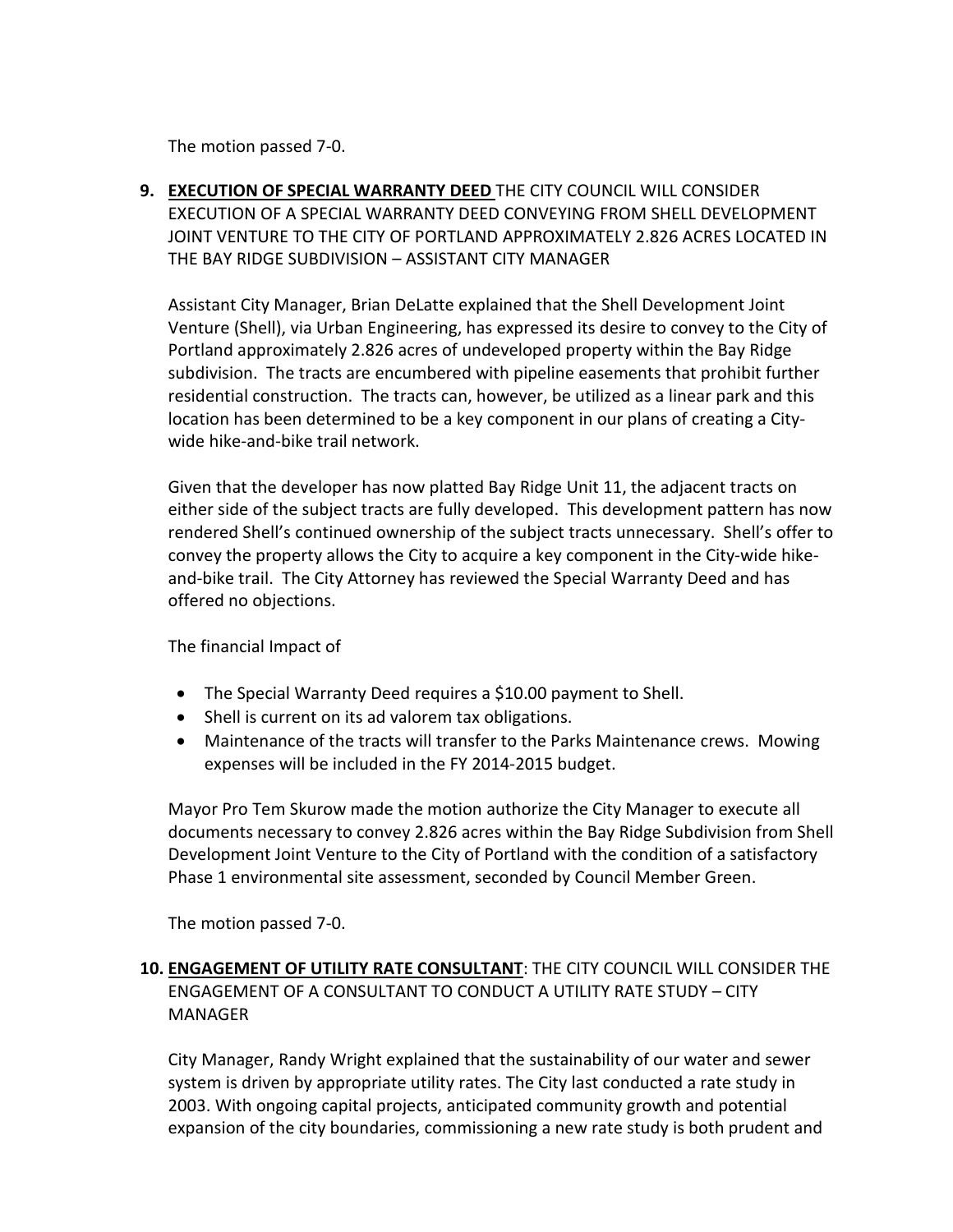necessary. The last rate study was conducted in December of 2003 at a cost of \$28,950.

The City has approximately \$10,255,000 in capital water and sewer projects planned for the next five years. Along with maintenance and operations, the debt generated by capital projects must be supported adequately by utility fees. Setting utility rates is a complicated and regulated process that is best done by a qualified rate consultant. It has been ten years since our rates were professionally evaluated and with our current growth and capital improvement needs, the professional study should be conducted without delay. We received informal proposals from several firms. These are professional services and are exempt the Texas procurement rules. After evaluating the top firms, conducting phone interviews, and checking references, NewGen Strategies and Solutions proposal provides the greatest value to the City. NewGen<sup>ol</sup>s approach, practice group qualifications, and experience with cities our size makes them the most appropriate choice. NewGen has proposed a fee not to exceed \$30,270. The cost of the study will be funded from water/sewer reserves.

Mayor Pro Tem Skurow made the motion to engage NewGen Strategies and Solutions to conduct a utility rate study for a fee not to exceed \$30,270, seconded by Council Member Jorgensen.

The motion passed 7-0.

**11. ADOPTION OF STRATEGIC OPERATING PLAN:** THE CITY COUNCIL CONSIDER RESOLUTION 682 ADOPTING A REVISED STRATEGIC OPERATING PLAN FOR THE CITY OF PORTLAND – CITY MANAGER

City Manager, Randy Wright explained that the City's Strategic Operating Plan includes an operating vision, a philosophy of government and operating principles. The Plan is reviewed and amended periodically. Resolution No. 682 includes revisions discussed and tentatively agreed upon at a recent City Council Strategic Planning workshop on April 21, 2014.

Mr. Wright then presented and reviewed the proposed changes to the Strategic Operating Plan with the City Council.

Mayor Pro Tem Skurow made the motion to adopt Resolution No. 682 adopting a revised Strategic Operation Plan for the City of Portland, seconded by Council Member Jorgensen.

The motion passed 7-0.

**12. ADOPTION OF THE FIRST SUPPLEMENTAL AGREEMENT TO THE OUTSIDE CITY LIMIT WATER SERVICE AGREEMENT BETWEEN THE CITY AND THE PORT OF CORPUS CHRISTI AUTHORITY**: THE CITY COUNCIL WILL CONSIDER APPROVAL OF AN AMENDMENT TO THE EXISTING AGREEMENT BETWEEN THE CITY AND THE PORT OF CORPUS CHRISTI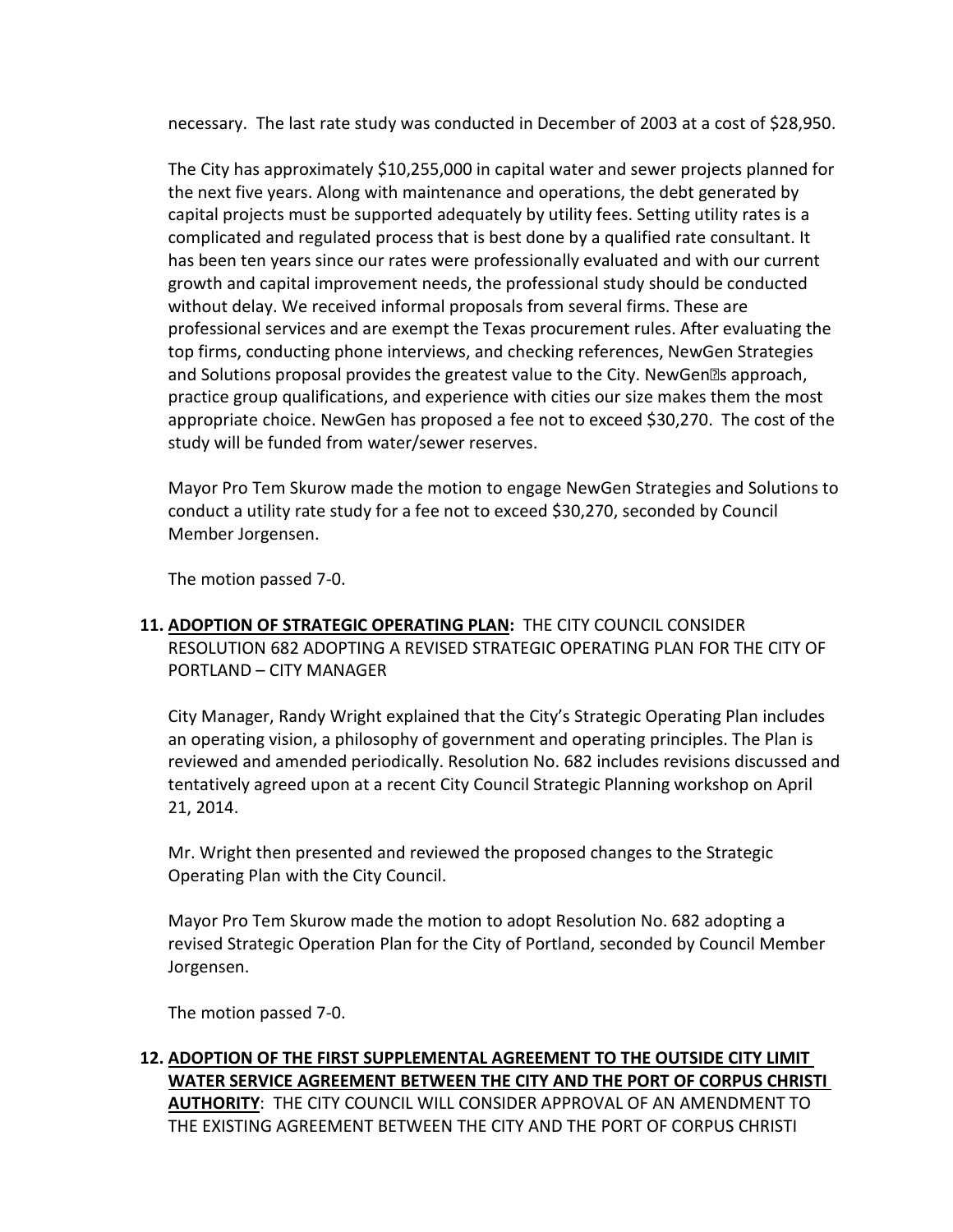#### AUTHORITY TO SUPPLY WATER TO THE LA QUINTA GATEWAY PROJECT – CITY MANAGER

City Manager, Randy Wright explained this is an agreement the City has been working on for some time on with Port of Corpus Christi Authority (POCCA) and POCCA Representative Dan Koesema. In 2004, the City and the Port of Corpus Christi Authority (POCCA) entered into an agreement to supply potable water to facilities within the La Quinta Gateway Project. This agreement modifies the original agreement to include development at La Quinta including the Voestalpine facility.

The City executed the original contract with the POCCA on March 3, 2004. At that time, the only tenant at the La Quinta site was the Gulf Compress Cotton Storage Facility. The original agreement included the construction and dedication of a 16-inch water line from the Broadway Street elevated storage tank along US 181 to the site.

The City has negotiated with POCCA to amend the existing agreement to supply water to the La Quinta Gateway Project. The original agreement in 2004 included a provision for future amendments as growth occurred at La Quinta. With the recent addition of Voestalpine and the potential for future tenants, amendment of the agreement is needed. As part of this agreement, the POCCA will fund and construct a 12-inch waterline approximately 9,250 feet extending from our 16-inch water line on US 181 near the Gulf Compress Cotton Storage facility to the Voestalpine site and possibly to the future dock area. An additional 8- inch line will be constructed to extend an existing 8-inch line in the Bay Ridge Subdivision for approximately 3,200 feet and connecting to the 12-inch line to create a partial loop in the system. The new lines have the capacity to supply the potable and fire water needs at the La Quinta site for the foreseeable future.

These water lines will only supply potable water for domestic use. Process or industrial water that may be required by Voestalpine or other future industrial tenants will be supplied directly from the San Patricio Municipal Water District or by some other means. Staff has spent considerable time working with the POCCA to insure that the proposed system is appropriately sized and designed to our meet our specifications and safety needs. Once constructed, the City will assume full ownership and responsibility of the lines. The City will execute separate domestic water use agreements with Voestalpine and any future tenants at the site.

The cost of the construction project will be funded entirely by the POCCA. The City will derive income from the sale of water from tenants at the site. Due to the scale and complexity of the system, the will also explore the efficacy of insuring the infrastructure to cover a major repair.

Council and Staff discussed a revision to Section 5 of the contract.

Council Member Moore made the motion to adopt the First Supplemental Agreement to the Outside City Limits Water Service Agreement between the City and the Port of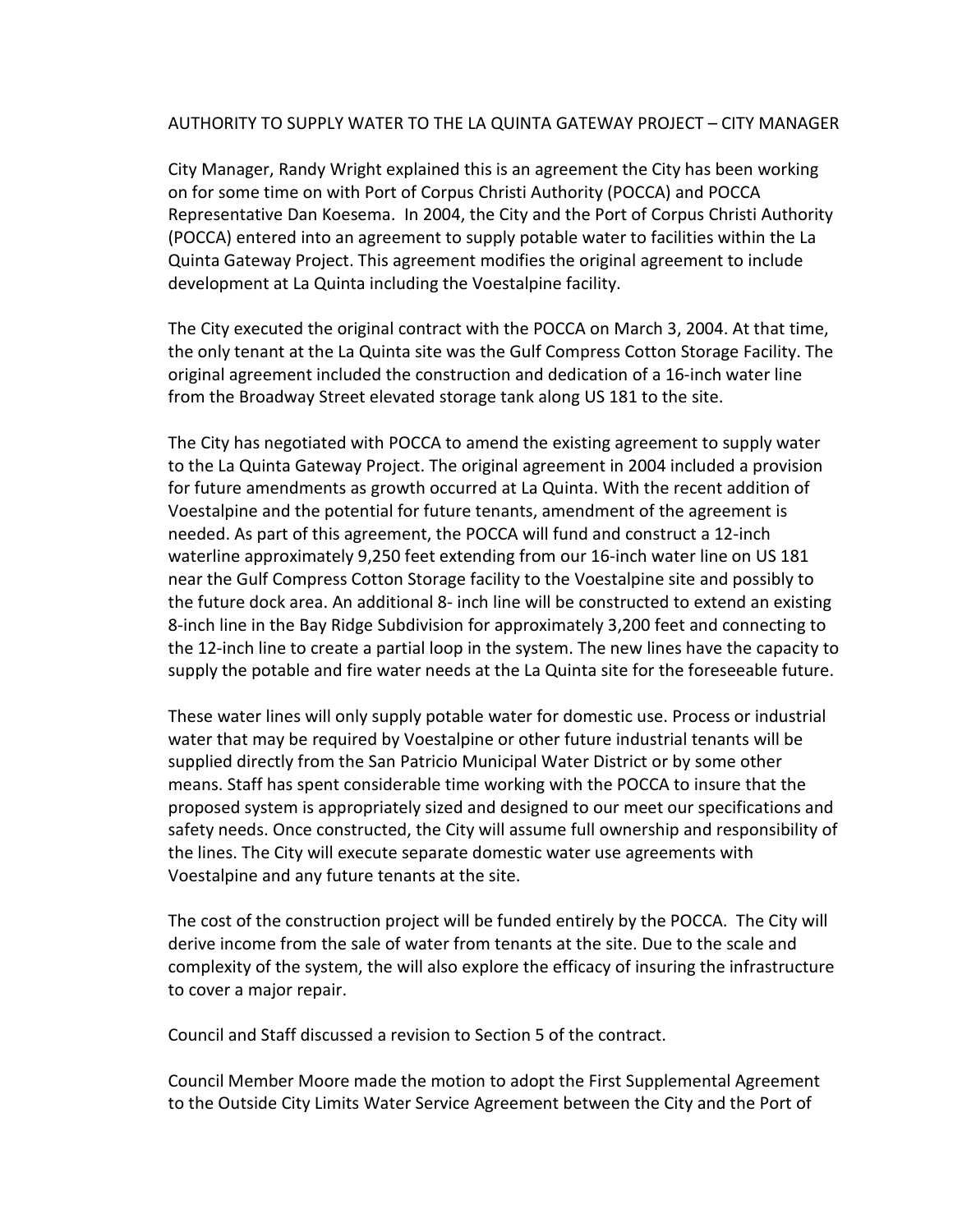Corpus Christi Authority with the revision to section 5 of the contract, seconded by Council Member Jorgensen.

The motion passed 7-0.

#### **D. ADJOURNMENT: MAYOR**

Mayor Krebs adjourned the meeting at 8:05 p.m.

#### **E. NOTICE OF ASSISTANCE:**

If you plan to attend this public meeting and you have a disability that requires special arrangements to be made, please contact City Secretary Annette Hall (361-777-4513 or [annette.hall@portlandtx.com\)](mailto:annette.hall@portlandtx.com) in advance of the meeting. Reasonable accommodations will be made to facilitate your participation. The City Hall is wheelchair accessible and specially marked parking spaces are located in front of its entrance. Special seating will be provided in the Council Chamber during the meeting.

#### **BRAILLE IS NOT AVAILABLE**

\_\_\_\_\_\_\_\_\_\_\_\_\_\_\_\_\_\_\_\_\_\_\_

Approved:

\_\_\_\_\_\_\_\_\_\_\_\_\_\_\_\_\_\_\_\_\_\_\_ David Krebs Mayor

Attest:

City Secretary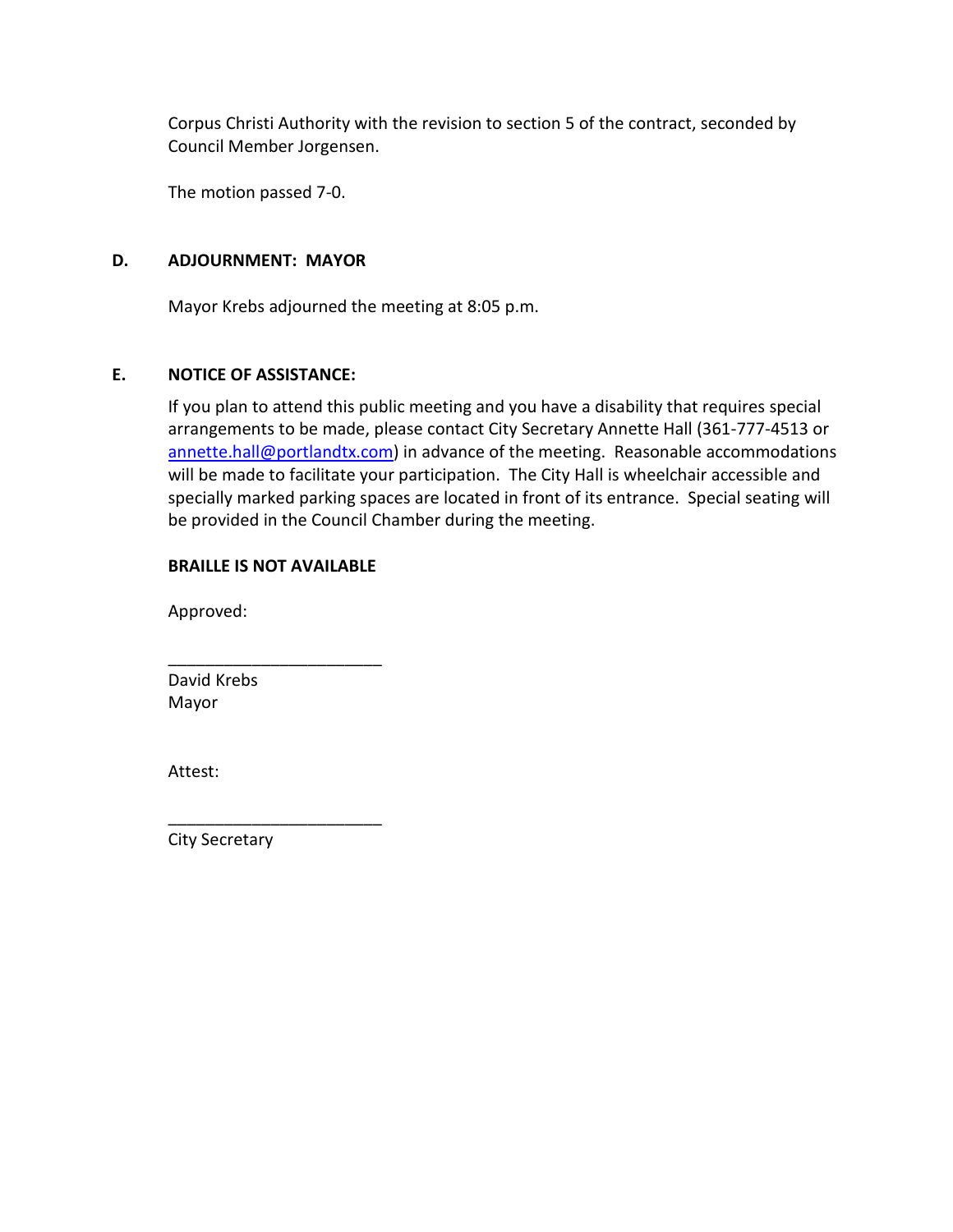



| <b>AGENDA TITLE</b> | <b>CONSIDERATION AND APPROVAL OF OFFER TO PURCHASE TAX SALE</b> |  |  |  |
|---------------------|-----------------------------------------------------------------|--|--|--|
|                     | <b>PROPERTY</b>                                                 |  |  |  |
|                     | THE CITY COUNCIL WILL CONSIDER ACCEPTING AN OFFER ON THE        |  |  |  |
|                     | PROPERTY AT 1145 OCHOA, DESCRIBED AS 40.00 FEET BY 83.00 FEET,  |  |  |  |
|                     | CONTAINING 0.07622 ACRE, MORE OR LESS, OUT OF THE NORTHWEST     |  |  |  |
|                     | CORNER OF BLOCK 13, TIER 'M'; IDENTIFIED ON THE TAX ROLLS UNDER |  |  |  |
|                     | ACCOUNT NUMBER 0013-0001-0022-000.                              |  |  |  |
|                     |                                                                 |  |  |  |
| <b>MEETING DATE</b> | 6/17/2014                                                       |  |  |  |
|                     |                                                                 |  |  |  |
| <b>DEPARTMENT</b>   | Finance                                                         |  |  |  |
| <b>SUBMITTED BY</b> | Michel Sorrell, Director of Finance                             |  |  |  |

#### **EXECUTIVE SUMMARY**

Next Lots Now, L.L.C., of Lancaster, Texas, has put in a bid of \$1,000 to purchase the property at 1145 Ochoa under the provisions of the Property Tax Code that allow sale of property in trusteeship for less than the amount of taxes due.

#### **PRIOR ACTIONS OR REVIEWS**

The delinquent tax collection attorneys, Linebarger Goggan Blair & Sampson, LLP, put the property up for sale at public auction on the Courthouse steps (aka: a Sheriff's Sale) on April 3, 2012. However, no one bid on the property. In accordance with the Property Tax Code, when a property fails to sell at a Sheriff's Sale, individuals may file a resale bid form for an amount other than the total taxes due. Next Lots Now, L.L.C., has done this by offering an amount of One Thousand Dollars (\$1,000.00).

In the past, the City has approved this type of action with good results. In most instances, all taxing entities approved the sale, the transaction was completed and the properties are once again on the tax rolls and producing income for the taxing entities.

#### **DETAILS / STAFF ANALYSIS**

Property taxes have not been paid on this property since 2005 and a judgment for foreclosure was received in the District Court. The property is uninhabitable and has been for at least ten (10) years.

The property was struck-off to the Gregory-Portland Independent School District, Trustee, pursuant to a delinguent tax foreclosure decree of the 36<sup>th</sup> Judicial District Court, San Patricio County, Texas.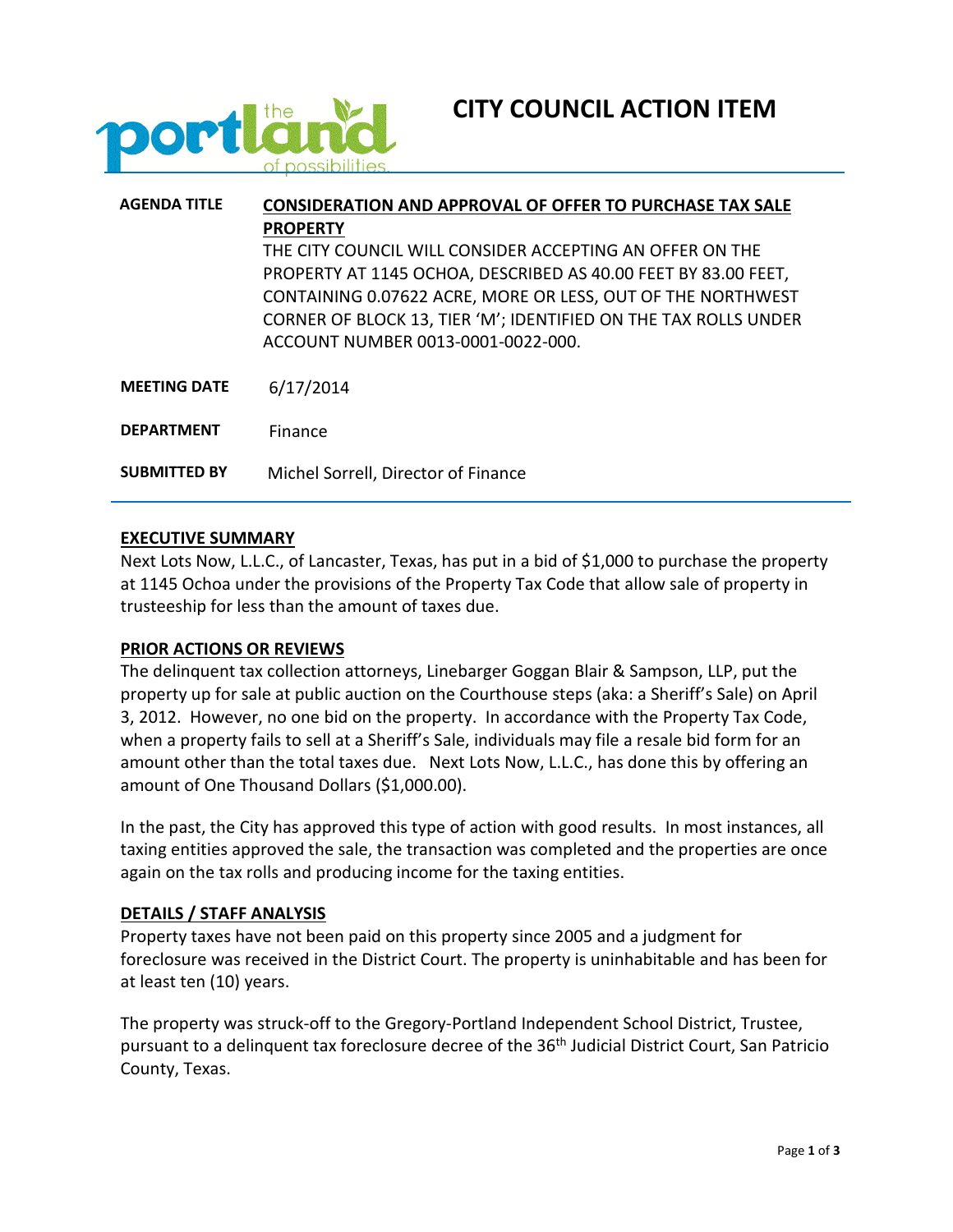Next Lots Now, L.L.C., has made an offer in the amount of \$1,000 to purchase the property. The total taxes owed to all three governing entities is, \$7,202.15 and the cost of the sale is \$1,259. According to Texas Tax Code - Section 34.02. Distribution Of Proceeds, the cost of the sale is deducted first. The costs of the sale include, but are not limited to, fees and commissions to conduct the sale, court costs, and cost of advertising. Since the cost of the sale is greater than the offer there would be no proceeds to allocate to delinquent taxes.

The City of Portland does have multiple liens on 1145 Ochoa and with a total payoff of \$2,667.71 as of June 30, 2014. Next Lots Now, L.L.C. has agreed to pay off all liens held by the City if their purchase offer is approved.

#### **ALTERNATIVES CONSIDERED**

The City is the first to be given an opportunity to approve the tax resale transaction, this has been the normal practice in the past. If the City approves the resale it will then go before the other two governing entities. If the resale is approved the City will recoup the total liens of \$2,667.71 and the property will be back on the tax rolls. If the resale is not considered and approved then no monies will come to the City and the property will remain in its current state.

Mr. Robert Cuevas of the Linebarger firm will be present at the meeting to discuss this offer in detail. He has been in touch with Next Lots Now, L.L.C. on the City's behalf and can advise the Council on any issues.

#### **FINANCIAL IMPACT**

In its current state, this specific property is not really generating any revenue to any of the taxing entities. The property is currently valued at \$10,034 on the tax rolls, with taxes due of \$7,202.15. However, when the property was offered for the amount of taxes due, no one bid on it. Assuming the transaction under discussion does go through, and it is put back on the tax roll, the City and the other taxing entities will receive some benefit in the future. The City will also receive lien money of \$2,667.71 if the resale is approved by all three governing entities.

#### **ATTACHMENTS**

Resolution Number 683, authorizing the Tax Resale of the Property Account print out from the San Patricio County Tax Office showing payment history Documents supplied by Linebarger law firm:

- Amended Resale Bid Form dated April 24, 2014;
- Amended Analysis of Bid Received for Tax Resale Property

#### **RECOMMENDED ACTION**

Motion to approve Resolution No. 683 accepting the bid by Next Lots Now, L.L.C., of \$1,000 for the cost of the sale and the total property taxes due to all entities for the property.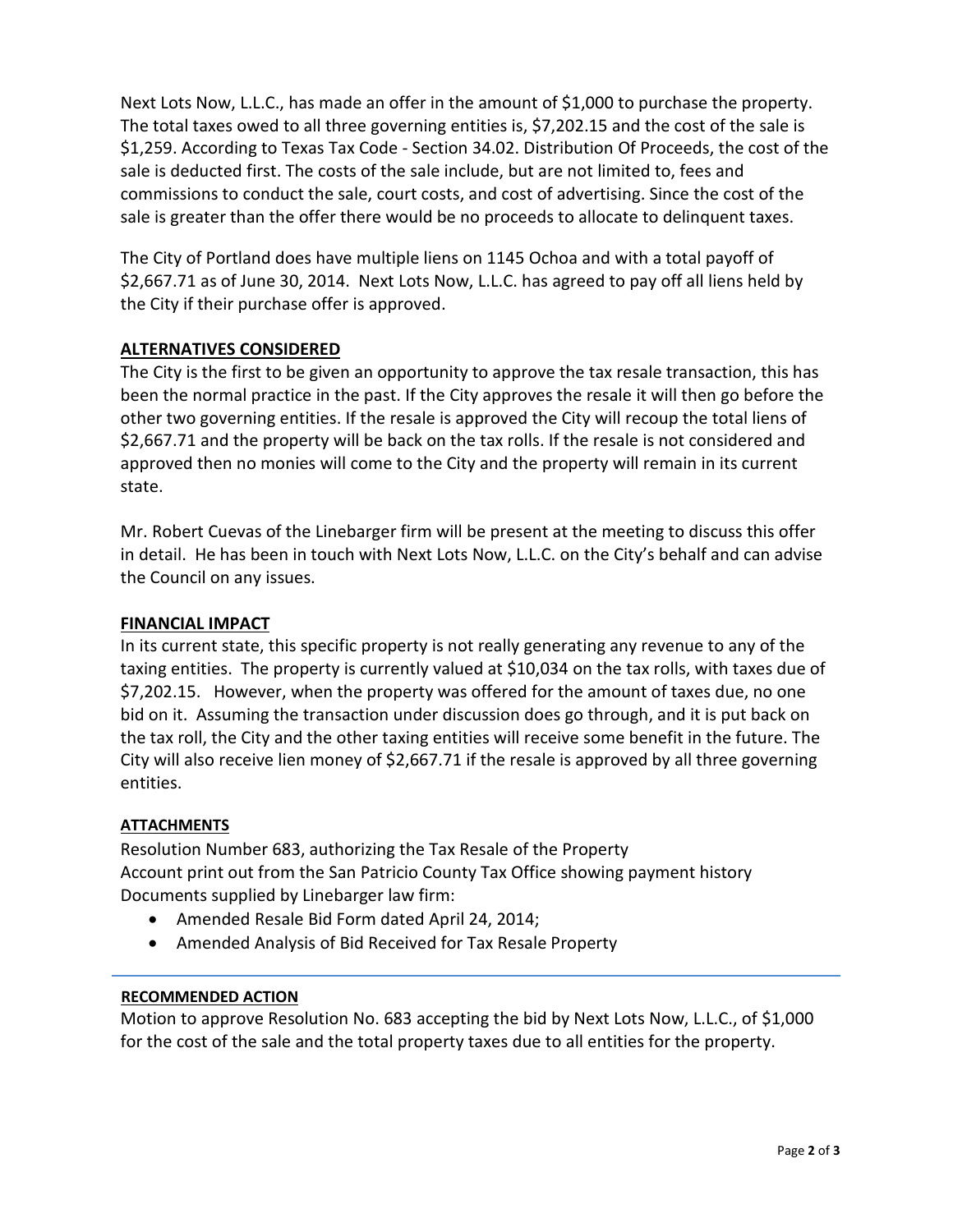#### **Resolution No. 683**

#### **Resolution Authorizing Tax Resale**

WHEREAS, by Sheriff's Sale conducted on April 3, 201, the property described below was struck-off to the Gregory-Portland Independent School District, Trustee, pursuant to a delinquent tax foreclosure decree of the 36<sup>th</sup> Judicial District Court, San Patricio County, Texas, and

WHEREAS, the sum of \$1,000 has been tendered by Next Lots Now, L.L.C., PO Box 870, Lancaster, Texas 75146 for the purchase of said property pursuant to Section 34.05, Texas Tax Code Ann. (Vernon, 1982), and

NOW, THEREFORE, BE IT RESOLVED by the City Council of the City of Portland that its Mayor, David Krebs, be and he is hereby authorized to execute a tax resale deed on behalf of the City conveying to Next Lots Now, L.L.C., all of the right, title, and interest of the City, and all other taxing units interested in the tax foreclosure judgment in the following described real property located in San Patricio County, Texas

**Account No. 0013-0001-0022-000; 40.00 feet by 83.00 feet, containing 0.07622 acre, more or less, out of the Northwest corner of Block 13, Tier 'M', City of Portland, San Patricio County, Texas, as described in deed dated July 20, 2007, from Yolanda Salazar Perez to Hector Munoz, in Clerk's File #571251, Official Public Records of San Patricio County, Texas.**

PASSED AND APPROVED this 17<sup>th</sup> day of June 2014.

David Krebs, Mayor

\_\_\_\_\_\_\_\_\_\_\_\_\_\_\_\_\_\_\_\_\_\_\_\_\_\_\_\_\_\_

ATTEST:

Annette Hall, City Secretary

\_\_\_\_\_\_\_\_\_\_\_\_\_\_\_\_\_\_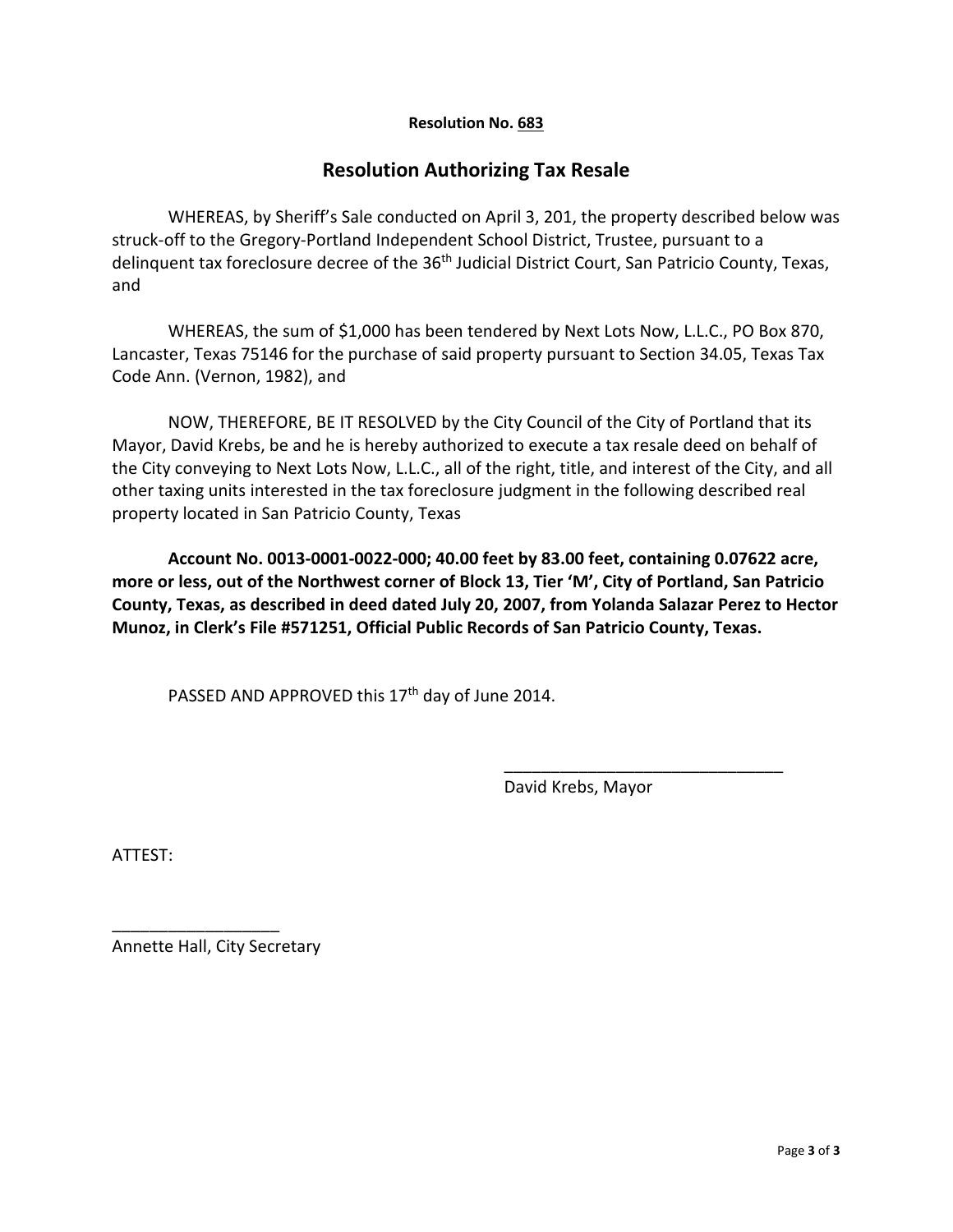

| <b>AGENDA TITLE</b> | <b>RESOLUTION NO. 684 - CONSIDER JOINING COALITION OF CITIES</b> |  |  |  |  |
|---------------------|------------------------------------------------------------------|--|--|--|--|
|                     | <b>AGAINST AEP RATE INCREASE:</b>                                |  |  |  |  |
|                     | THE CITY COUNCIL WILL CONSIDER JOINING A GROUP OF CITIES         |  |  |  |  |
|                     | CHALLENGING A RATE INCREASE PROPOSAL BY AEP TEXAS CENTRAL        |  |  |  |  |
|                     | COMPANY BEFORE THE PUBLIC UTILITY COMMISSION OF TEXAS            |  |  |  |  |
|                     |                                                                  |  |  |  |  |
| <b>MEETING DATE</b> | 6/17/2014                                                        |  |  |  |  |
| <b>DEPARTMENT</b>   | Finance                                                          |  |  |  |  |
| <b>SUBMITTED BY</b> | Michel Sorrell, Director of Finance                              |  |  |  |  |

#### **EXECUTIVE SUMMARY**

The City's membership in the Texas Coalition for Affordable Power (TCAP) gives us access to information and actions regarding the electricity market throughout the state. We have been given notice of a rate change request filed by AEP with the Public Utility Commission (PUC). This year's request is 12% higher than the amount that AEP was authorized to collect in this particular segment of the rate during the current year.

Over the years, the City of Portland has joined other cities in these rate challenges in order to insure a degree of transparency to the process, to advocate on behalf of our citizens and businesses, and to maximize our impact through the collective effort.

#### **PRIOR ACTIONS OR REVIEWS**

City Council has approved similar resolutions in prior years. In June 2013, Resolution No. 668 was approved by City Council. This allowed the City of Portland to join the coalition of cities to challenge the prior year rate increase.

#### **DETAILS / STAFF ANALYSIS**

AEP Texas Central Company ("TCC" or "Company") filed an application on or about May 30, 2014 with the Public Utility Commission of Texas ("PUC" or "Commission"), seeking to adjust its 2015 Energy Efficiency Cost Recovery Factor ("EECRF"). Pursuant to Commission rules, TCC is required to annually apply no later than June 1 of every year to adjust its EECRF in order to reflect changes in program costs and bonuses and to minimize any over- or under-collection of energy efficiency costs resulting from the use of the EECRF.

Last year in Docket No. 41538, the Commission authorized TCC to adjust its 2014 EECRF to recover \$9,404,060. In this filing, TCC is seeking to adjust its EECRF to collect \$10,497,555, which amounts to a 12% increase over last year.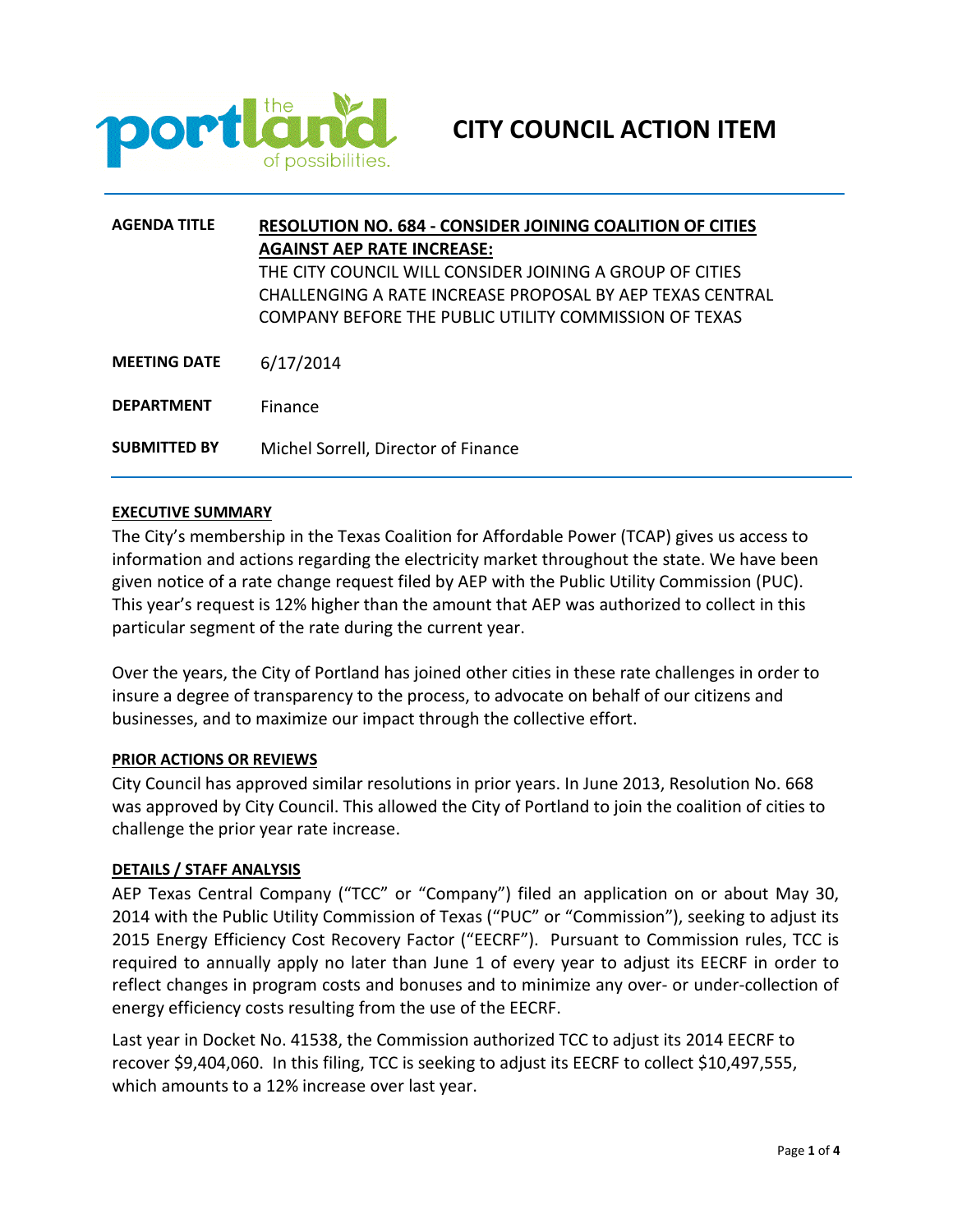The resolution authorizes the City to join with the Cities Served by AEP TCC ("Steering Committee") to evaluate the filing, determine whether the filing complies with law, and if lawful, to determine what further strategy, including settlement, to pursue. City groups have long participated in ratemaking proceedings before the PUC, the Courts, and the Legislature on electric utility regulation matters. Participation in a city group such as this Steering Committee allows cities to advocate for the public interest and accomplish more collectively than each city could on its own.

It should be noted that the laws governing public utilities in Texas provides that the cost to cities for these challenges requires the Utility in question (AEP in this case) to fund the cost of the challenge. As a result, the City of Portland will not bear a financial burden by entering the challenge.

#### **ALTERNATIVES CONSIDERED**

The City does not have to participate in the rate protest. However, steering committee performs a due diligence function for the City and evaluates requested rate increase on the our behalf of our citizens.

#### **FINANCIAL IMPACT**

Last year the Public Utility Commission authorized TCC to adjust its 2014 EECRF to recover \$9,404,060. In this filing, TCC is seeking to adjust its EECRF to collect \$10,497,555 for five components: (1) \$7,228,897 in energy efficiency program costs projected to be incurred in 2015; (2) a refund of \$1,715,578 for over-recovery of costs in 2013; (3) \$313,133 representing the estimated evaluation, measurement and verification ("EM&V") costs projected to be incurred in 2014; (4) \$4,653,891 representing the 2013 performance bonus for achieving demand and energy savings that exceeded its minimum goal to be achieved in 2013; and (5) \$17,212 in 2013 EECRF rate case expenses. This rate increase request is 12% higher than the amount AEP was authorized to collect during the current year.

#### **ATTACHMENTS**

• Resolution No. 684

#### **RECOMMENDED ACTION**

Motion to approve Resolution No. 684 to join the case challenging AEP's application to increase rates charged to customers for its energy efficiency cost recovery factor.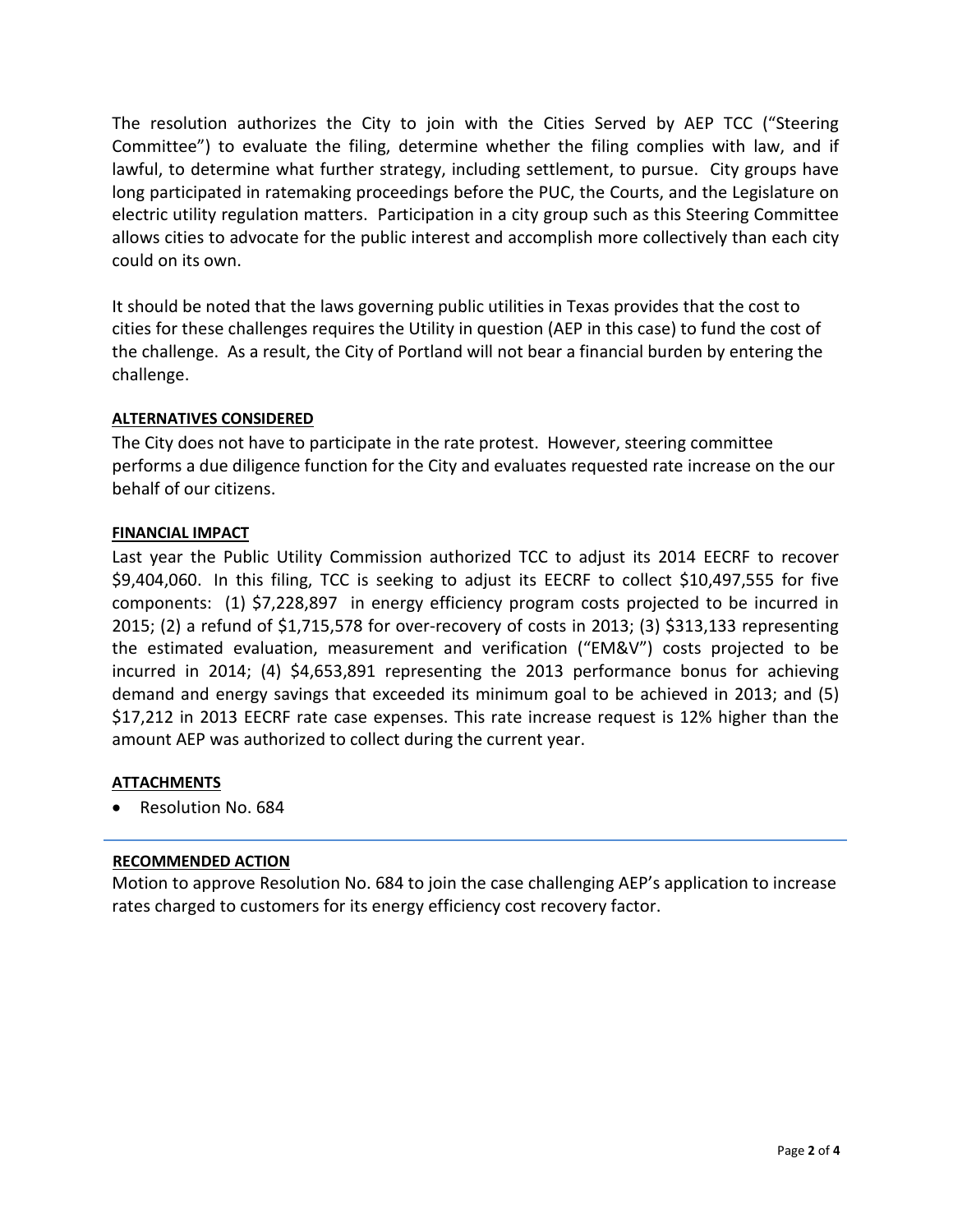#### **RESOLUTION NO.** 684

**RESOLUTION OF THE CITY OF PORTLAND APPROVING COOPERATION WITH THE CITIES SERVED BY AEP TCC TO REVIEW AEP TEXAS CENTRAL COMPANY'S REQUESTED APPROVAL OF AN ADJUSTMENT TO ITS ENERGY EFFICIENCY COST RECOVERY FACTOR; HIRING LEGAL AND CONSULTING SERVICES TO NEGOTIATE WITH THE COMPANY AND DIRECT ANY NECESSARY LITIGATION AND APPEALS; FINDING THAT THE MEETING AT WHICH THIS RESOLUTION IS PASSED IS OPEN TO THE PUBLIC AS REQUIRED BY LAW; REQUIRING NOTICE OF THIS RESOLUTION TO LEGAL COUNSEL.**

WHEREAS, on or about May 30, 2014, AEP Texas Central Company ("TCC" or "Company"), pursuant to the Public Utility Regulatory Act ("PURA") § 39.905 and Public Utility Commission of Texas ("Commission" or "PUC") Substantive Rule 25.181(f), filed with the Commission an application for a 2015 Energy Efficiency Cost Recovery Factor ("EECRF"), PUC Docket No. 42508; and

WHEREAS, the City of Portland will cooperate with similarly situated city members and other city participants located within the TCC service area in conducting a review of the Company's application and to hire and direct legal counsel and consultants and to prepare a common response and to negotiate with the Company and direct any necessary litigation; and

WHEREAS, working with the Cities Served by AEP TCC ("Steering Committee") to review the rates charged by TCC allows members to accomplish more collectively than each city could do acting alone; and

WHEREAS, the Steering Committee has a history of participation in PUC dockets and projects, as well as court proceedings, affecting transmission and distribution utility rates in TCC's service area to protect the interests of municipalities and electric customers residing within municipal boundaries; and

WHEREAS, PURA § 33.023 provides that costs incurred by cities in ratemaking activities are to be reimbursed by the regulated utility.

THEREFORE, BE IT RESOLVED BY THE CITY COUNCIL OF THE CITY OF PORTLAND, TEXAS: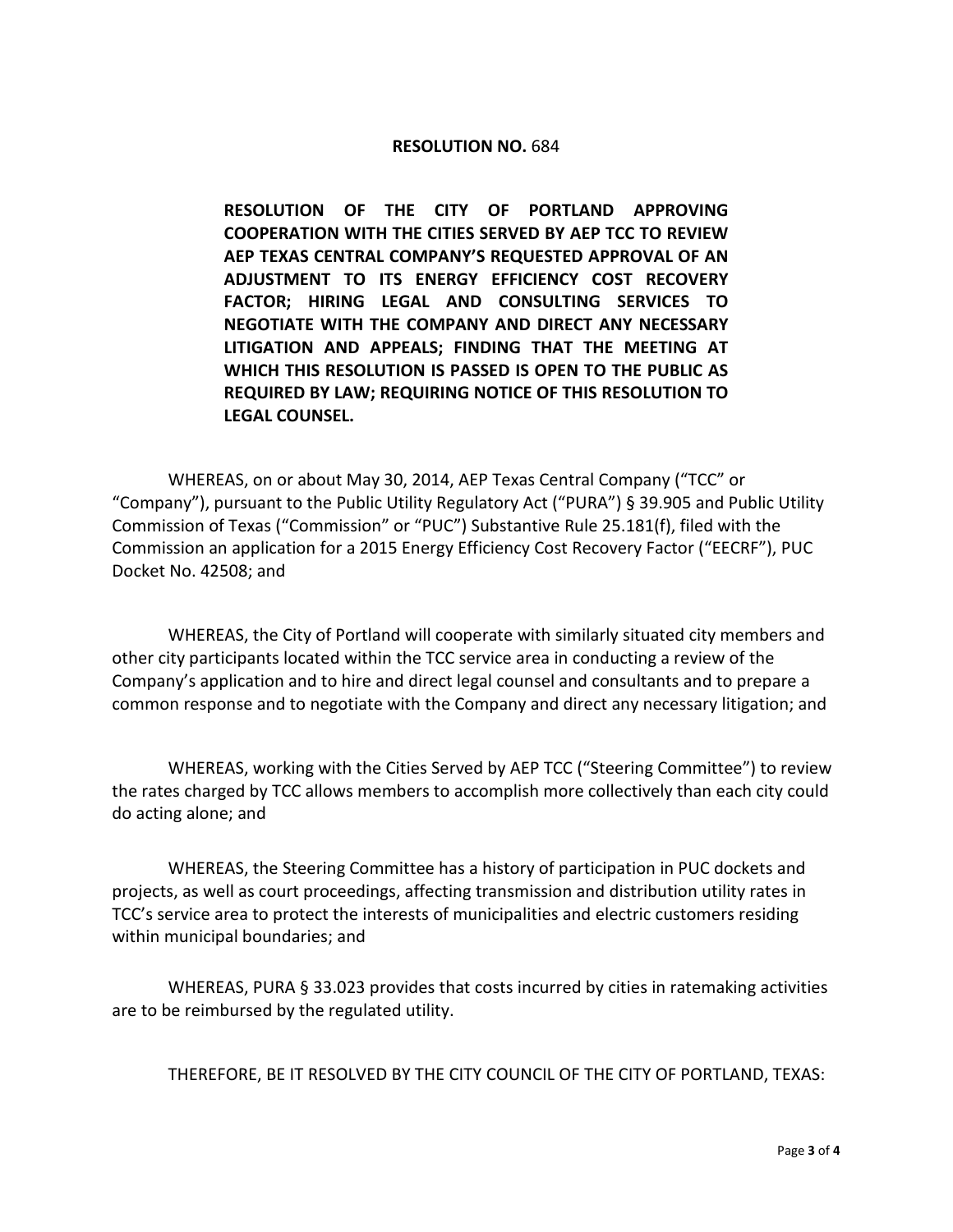1. That the City is authorized to participate in the Steering Committee in PUC Docket No. 42508.

2. That subject to the right to terminate employment at any time, the City of Portland hereby authorizes the hiring of the law firm of Lloyd Gosselink and consultants to negotiate with the Company, make recommendations to the City regarding reasonable rates, and to direct any necessary administrative proceedings or court litigation associated with an appeal of this application filed with the PUC.

3. That the City's reasonable rate case expenses shall be reimbursed by TCC.

4. That it is hereby officially found and determined that the meeting at which this Resolution is passed is open to the public as required by law and the public notice of the time, place, and purpose of said meeting was given as required.

5. A copy of this Resolution shall be sent to Chris Brewster, Counsel to the Steering Committee, at Lloyd Gosselink Rochelle & Townsend, P.C., 816 Congress Avenue, Suite 1900, Austin, Texas 78701.

PASSED AND APPROVED this the  $17<sup>th</sup>$  day of June , 2014.

**EXECUTED:**

**BY:**\_\_\_\_\_\_\_\_\_\_\_\_\_\_\_\_\_\_\_\_\_\_\_\_\_\_\_\_\_\_\_\_

 **David Krebs Mayor**

\_\_\_\_\_\_\_\_\_\_\_\_\_\_\_\_\_\_\_\_\_\_\_\_\_\_\_\_\_\_\_\_\_\_\_\_

**ATTEST**:

**Annette Hall City Secretary**

\_\_\_\_\_\_\_\_\_\_\_\_\_\_\_\_\_\_\_\_\_\_\_\_\_\_\_\_\_\_\_\_\_\_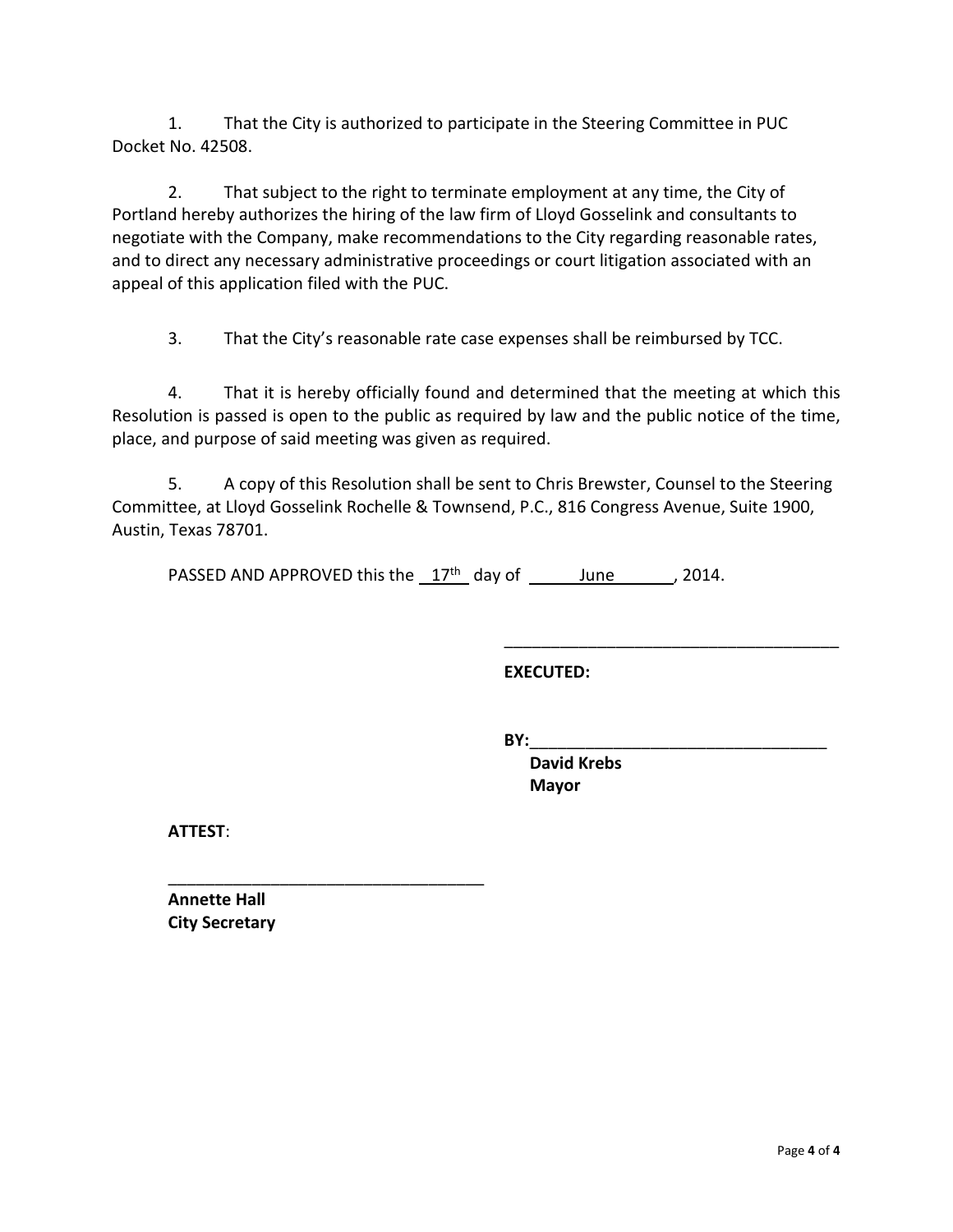

| <b>AGENDA TITLE</b> | <b>ORDINANCE NO. 2089 - ELECTRONIC CIGARETTES PROHIBITING THE</b><br>SALE OF ELECTRONIC CIGARETTES TO MINORS                                                                                         |  |  |
|---------------------|------------------------------------------------------------------------------------------------------------------------------------------------------------------------------------------------------|--|--|
|                     | THE CITY COUNCIL WILL CONSIDER FIRST READING OF ORDINANCE NO.<br>2089 PROHIBITING THE SALE TO, PURCHASE BY, OR POSSESSION OF<br>ELECTRONIC CIGARETTES OR ELECTRONIC CIGARETTE LIQUIDS TO A<br>MINOR. |  |  |
| <b>MEETING DATE</b> | 6/17/2014                                                                                                                                                                                            |  |  |
| <b>DEPARTMENT</b>   | Administration                                                                                                                                                                                       |  |  |
| <b>SUBMITTED BY</b> | Randy Wright, City Manager                                                                                                                                                                           |  |  |

#### **EXECUTIVE SUMMARY**

The sale of electronic cigarettes and the liquid used in them is on the rise. There is credible evidence that those products pose a danger to children. The proposed ordinance regulates the sale and distribution of those products to minors and prohibits the possession by minors.

#### **PRIOR ACTIONS OR REVIEWS**

At its workshop on June 3, 2014, City Council discussed electronic cigarettes and gave guidance to Staff on preparing the proposed ordinance.

#### **DETAILS / STAFF ANALYSIS**

During the June 3, 2014 workshop meeting, the City Council discussed the recent proliferation of electronic cigarettes. Portland currently has two "vapor" shops, businesses that focus on the sale of e-cigarettes and accessories. E-cigarettes are also sold by a number of other businesses in Portland.

The Centers for Disease Control has published significant findings of nicotine poisonings related to these products especially in children. They found that among national poison centers, the percentage of calls of nicotine poisoning related to these devices jumped from only .3% of all calls in 2010 to 41% of all calls by February of 2014.

E-cigarettes are not federally regulated. Manufacturers are free to market and package the devices and liquids labeled with flavors like chocolate, mint and fruit. This marketing creates an attractive nuisance for children and masks the potential dangers that the products can pose.

This ordinance is a measured approach for dealing with the potential risk to children.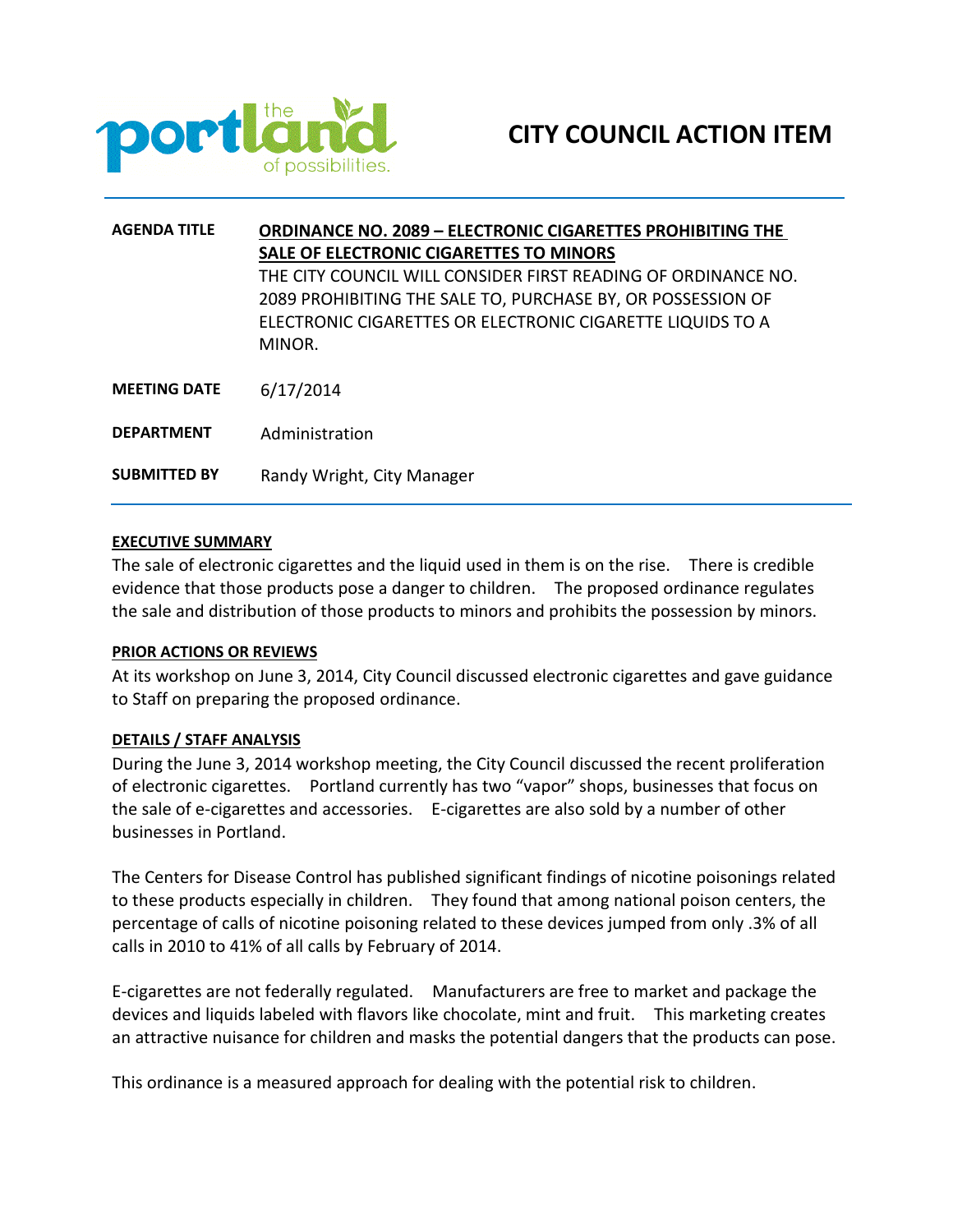#### **ALTERNATIVES CONSIDERED**

None.

#### **FINANCIAL IMPACT**

None

#### **ATTACHMENTS**

• Proposed Ordinance

#### **RECOMMENDED ACTION**

Motion to approve first reading of Ordinance No. 2089.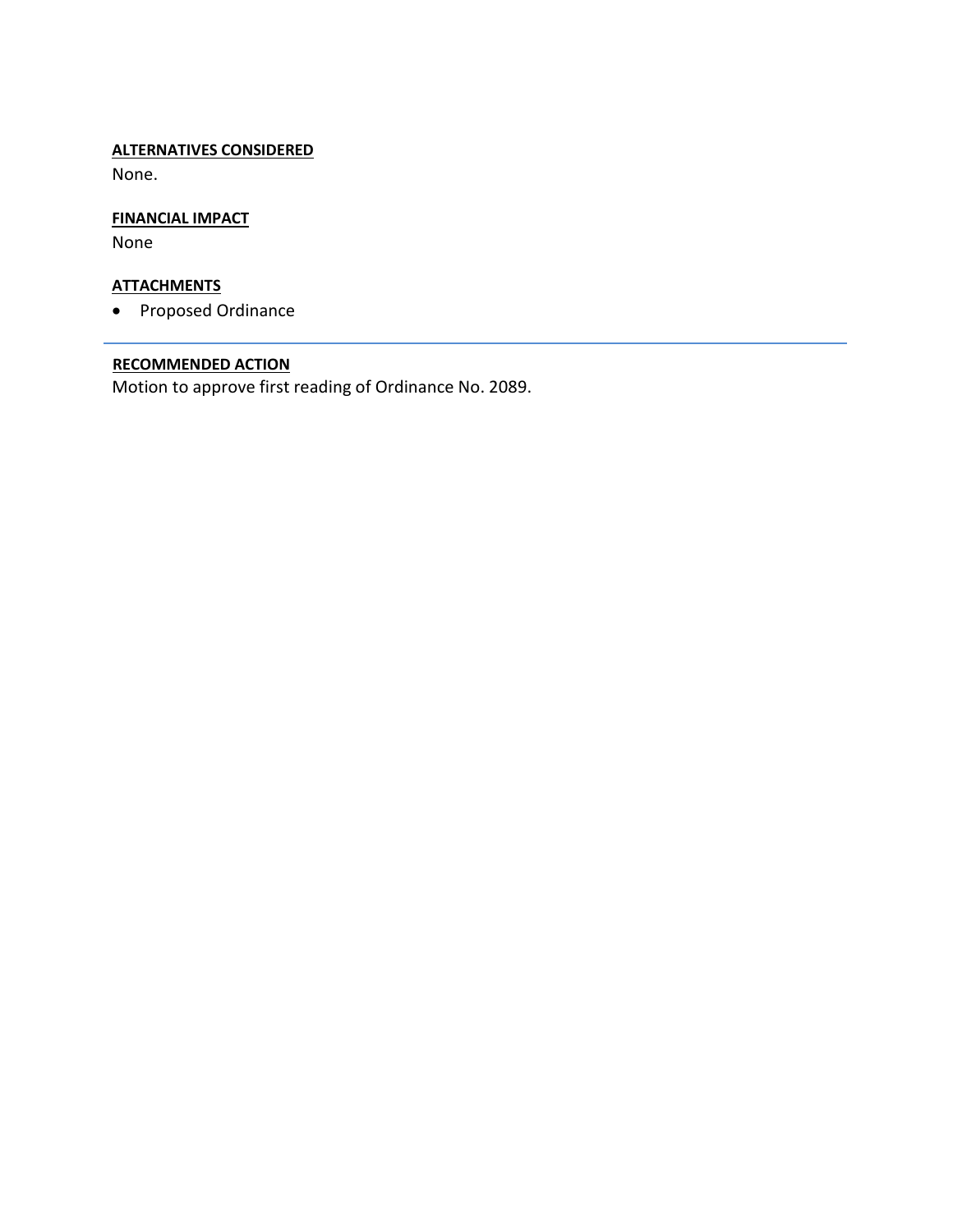| $\mathbf{1}$   | <b>ORDINANCE 2089</b>                                                                                                                                                                           |  |  |  |  |
|----------------|-------------------------------------------------------------------------------------------------------------------------------------------------------------------------------------------------|--|--|--|--|
| $\mathbf{2}$   |                                                                                                                                                                                                 |  |  |  |  |
| 3              | AN ORDINANCE AMENDING CHAPTER 11 OF THE CODE OF ORDINANCES OF                                                                                                                                   |  |  |  |  |
| $\overline{4}$ | THE CITY OF PORTLAND, BY ADDING AN ARTICLE XIII THAT PROHIBITS                                                                                                                                  |  |  |  |  |
| 5              | THE PURCHASE, POSSESSION AND CONSUMPTION<br>OF ELECTRONIC                                                                                                                                       |  |  |  |  |
| 6              | CIGARETTES BY MINORS, AND PROHIBITING THE SALE OR DISTRIBUTION OF                                                                                                                               |  |  |  |  |
| 7              | ELECTRONIC CIGARETTES TO MINORS; PROVIDING FOR PENALTIES;                                                                                                                                       |  |  |  |  |
| 8              | PROVIDING FOR SEVERANCE; AND PROVIDING FOR PUBLICATION.                                                                                                                                         |  |  |  |  |
| 9              |                                                                                                                                                                                                 |  |  |  |  |
| 10             | <b>WHEREAS,</b> The City of Portland is a home rule city having authority to utilize its police                                                                                                 |  |  |  |  |
| 11             | power to enact ordinances to protect the health, safety, and general welfare of its citizens, and;                                                                                              |  |  |  |  |
| 12             |                                                                                                                                                                                                 |  |  |  |  |
| 13             | <b>WHEREAS</b> , the sale of electronic cigarettes has increased dramatically and will likely                                                                                                   |  |  |  |  |
| 14             | continue, and;                                                                                                                                                                                  |  |  |  |  |
| 15             |                                                                                                                                                                                                 |  |  |  |  |
| 16<br>17       | <b>WHEREAS, the Centers for Disease Control is reporting an increase in the percentage of</b><br>calls to poison centers involving poisoning from electronic cigarettes and the liquid nicotine |  |  |  |  |
| 18             | used in them from .3% in 2010 to 41% in 2014, and;                                                                                                                                              |  |  |  |  |
| 19             |                                                                                                                                                                                                 |  |  |  |  |
| 20             | WHEREAS, the marketing of electronic cigarettes and the nicotine liquids used in them is                                                                                                        |  |  |  |  |
| 21             | not currently regulated with common packaging and promotion of flavors such as chocolate,                                                                                                       |  |  |  |  |
| 22             | fruit and mint, disguising the dangers those products pose to children, thereby creating an                                                                                                     |  |  |  |  |
| 23             | attractive nuisance to children, and;                                                                                                                                                           |  |  |  |  |
| 24             |                                                                                                                                                                                                 |  |  |  |  |
| 25             | WHEREAS, the City of Portland finds that it is in the interest of the health, safety and                                                                                                        |  |  |  |  |
| 26             | general welfare of the public that a policy that protects children from electronic cigarettes and                                                                                               |  |  |  |  |
| 27             | the liquids used in them is necessary,                                                                                                                                                          |  |  |  |  |
| 28             |                                                                                                                                                                                                 |  |  |  |  |
| 29             | BE IT ORDAINED BY THE CITY COUNCIL OF THE CITY OF PORTLAND, TEXAS:                                                                                                                              |  |  |  |  |
| 30             |                                                                                                                                                                                                 |  |  |  |  |
| 31             | <b>SECTION 1.</b> That Chapter 11, Article XIII of the Code of Ordinances is hereby created by                                                                                                  |  |  |  |  |
| 32             | adding the following sections:                                                                                                                                                                  |  |  |  |  |
| 33             |                                                                                                                                                                                                 |  |  |  |  |
| 34             | <b>Section 11-250.</b><br>Definitions.                                                                                                                                                          |  |  |  |  |
| 35             | For the purposes of this article:                                                                                                                                                               |  |  |  |  |
| 36             |                                                                                                                                                                                                 |  |  |  |  |
| 37             | Electronic cigarette means a personal vaporizer or electronic nicotine delivery                                                                                                                 |  |  |  |  |
| 38             | system or any other electronic device composed of a mouthpiece, heating element,                                                                                                                |  |  |  |  |
| 39             | battery and an electronic circuit that provides, or is manufactured or intended to                                                                                                              |  |  |  |  |
| 40             | provide, a vapor of liquid nicotine and/or other substances mixed with propylene glycol                                                                                                         |  |  |  |  |
| 41<br>42       | and/or other substances delivered or deliverable to the user so that he/she can inhale                                                                                                          |  |  |  |  |
| 43             | the vapor in simulation of smoking. This term shall include every version and type of<br>such devices whether they are manufactured or marketed as electronic cigarettes,                       |  |  |  |  |
|                |                                                                                                                                                                                                 |  |  |  |  |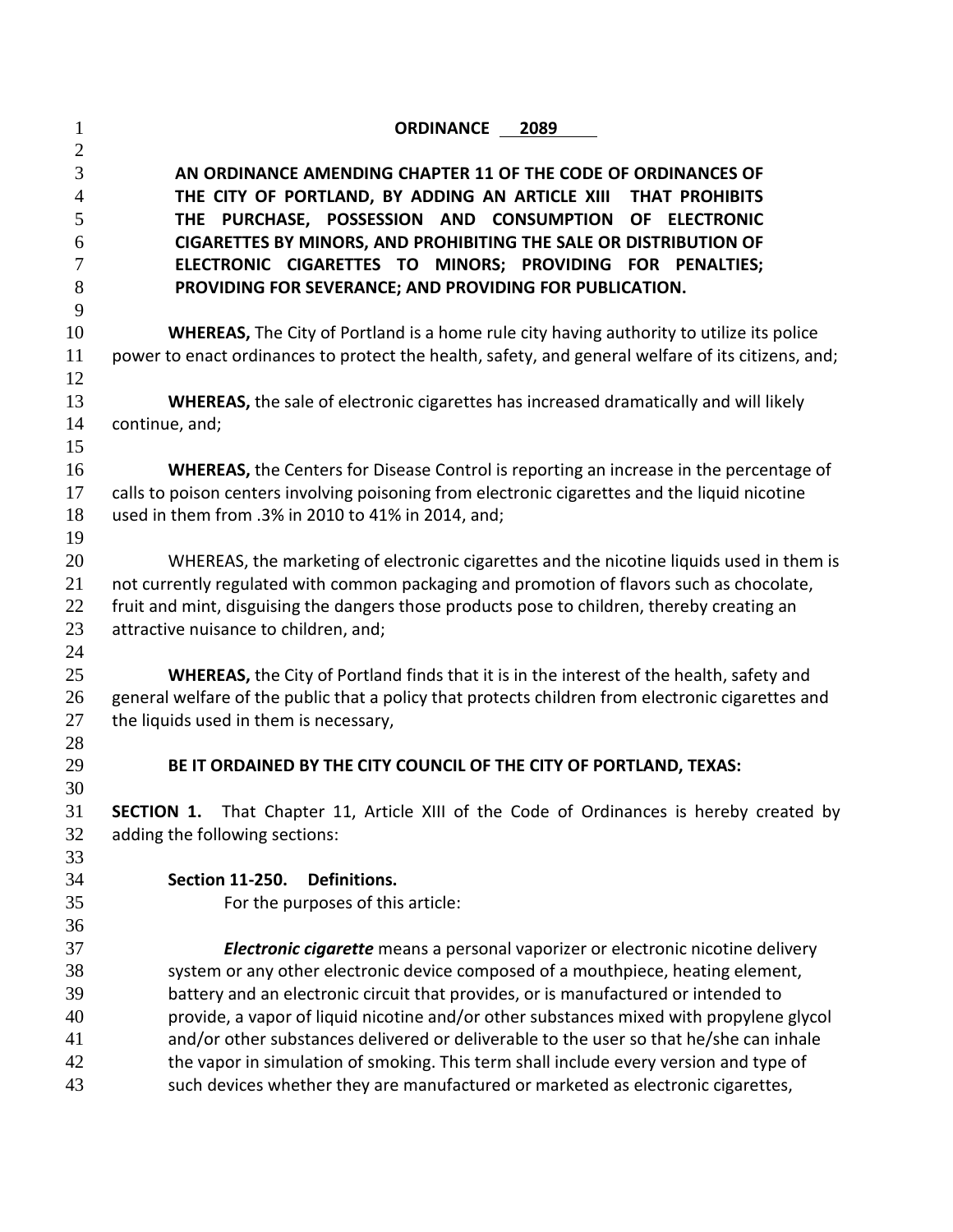| 44 |                                                                                     |              | e-cigarettes, vapor cigarettes, electronic cigars, e-cigars, vapor cigars, electronic pipes, |  |  |
|----|-------------------------------------------------------------------------------------|--------------|----------------------------------------------------------------------------------------------|--|--|
| 45 | e-pipes, vapor pipes, or under any other product name or description.               |              |                                                                                              |  |  |
| 46 | Electronic cigarette liquid or e-liquid means a product containing nicotine that is |              |                                                                                              |  |  |
| 47 | designed, manufactured or marketed for use in electronic cigarettes.                |              |                                                                                              |  |  |
| 48 |                                                                                     |              | Minor means an individual who is younger than 18 years of age.                               |  |  |
| 49 |                                                                                     |              |                                                                                              |  |  |
| 50 | <b>Section 11-255.</b>                                                              |              | Possession, purchase, consumption or receipt of electronic                                   |  |  |
| 51 |                                                                                     |              | cigarettes by minors prohibited.                                                             |  |  |
| 52 |                                                                                     |              |                                                                                              |  |  |
| 53 | (a)                                                                                 |              | A minor commits an offense if the minor                                                      |  |  |
| 54 |                                                                                     | (1)          | possesses, purchases, consumes, or accepts an electronic                                     |  |  |
| 55 |                                                                                     |              | cigarette; or                                                                                |  |  |
| 56 |                                                                                     | (2)          | falsely represents himself or herself to be 18 years or age or older                         |  |  |
| 57 |                                                                                     |              | by displaying proof of age that is false, fraudulent, or not actually                        |  |  |
| 58 |                                                                                     |              | proof of the individual's own age in order to obtain possession of,                          |  |  |
| 59 |                                                                                     |              | purchase, or receive an electronic cigarette or electronic cigarette                         |  |  |
| 60 |                                                                                     |              | liquid.                                                                                      |  |  |
| 61 | (b)                                                                                 |              | It is an exception to the application of this section that the individual                    |  |  |
| 62 |                                                                                     |              | younger than 18 years of age possessed the prohibited item in the                            |  |  |
| 63 |                                                                                     | presence of: |                                                                                              |  |  |
| 64 |                                                                                     | (1)          | an adult parent, a guardian, or a spouse of the individual; or                               |  |  |
| 65 |                                                                                     | (2)          | an employer of the individual, if possession or receipt of the                               |  |  |
| 66 |                                                                                     |              | product is required in the performance of the employee's duties                              |  |  |
| 67 |                                                                                     |              | as an employee.                                                                              |  |  |
| 68 | (c)                                                                                 |              | It is an exception to the application of this section that the individual                    |  |  |
| 69 |                                                                                     |              | younger than 18 years of age is participating in an inspection or test of                    |  |  |
| 70 |                                                                                     |              | compliance in accordance with this section                                                   |  |  |
| 71 |                                                                                     | (1)          | The use of a person younger than 18 years of age to act as a minor                           |  |  |
| 72 |                                                                                     |              | decoy to test compliance with this Article shall be conducted in a                           |  |  |
| 73 |                                                                                     |              | fashion that promotes fairness. A person may be enlisted by local                            |  |  |
| 74 |                                                                                     |              | law enforcement agency to act as a minor decoy only if the                                   |  |  |
| 75 |                                                                                     |              | following requirements are met:                                                              |  |  |
| 76 |                                                                                     |              | written parental consent is obtained for the use of a<br>a.                                  |  |  |
| 77 |                                                                                     |              | person younger than 18 years of age to act as a minor                                        |  |  |
| 78 |                                                                                     |              | decoy to test compliance with this Article;                                                  |  |  |
| 79 |                                                                                     |              | b.<br>at the time of the inspection, the minor decoy is younger                              |  |  |
| 80 |                                                                                     |              | than 17 years of age;                                                                        |  |  |
| 81 |                                                                                     |              | the minor decoy has an appearance that would cause a<br>c.                                   |  |  |
| 82 |                                                                                     |              | reasonably prudent seller of an electronic cigarette or                                      |  |  |
| 83 |                                                                                     |              | electronic cigarette liquid to request identification and                                    |  |  |
| 84 |                                                                                     |              | proof of age;                                                                                |  |  |
| 85 |                                                                                     |              | the minor decoy carries either the minor's own<br>d.                                         |  |  |
| 86 |                                                                                     |              | identification showing the minor's correct date of birth or                                  |  |  |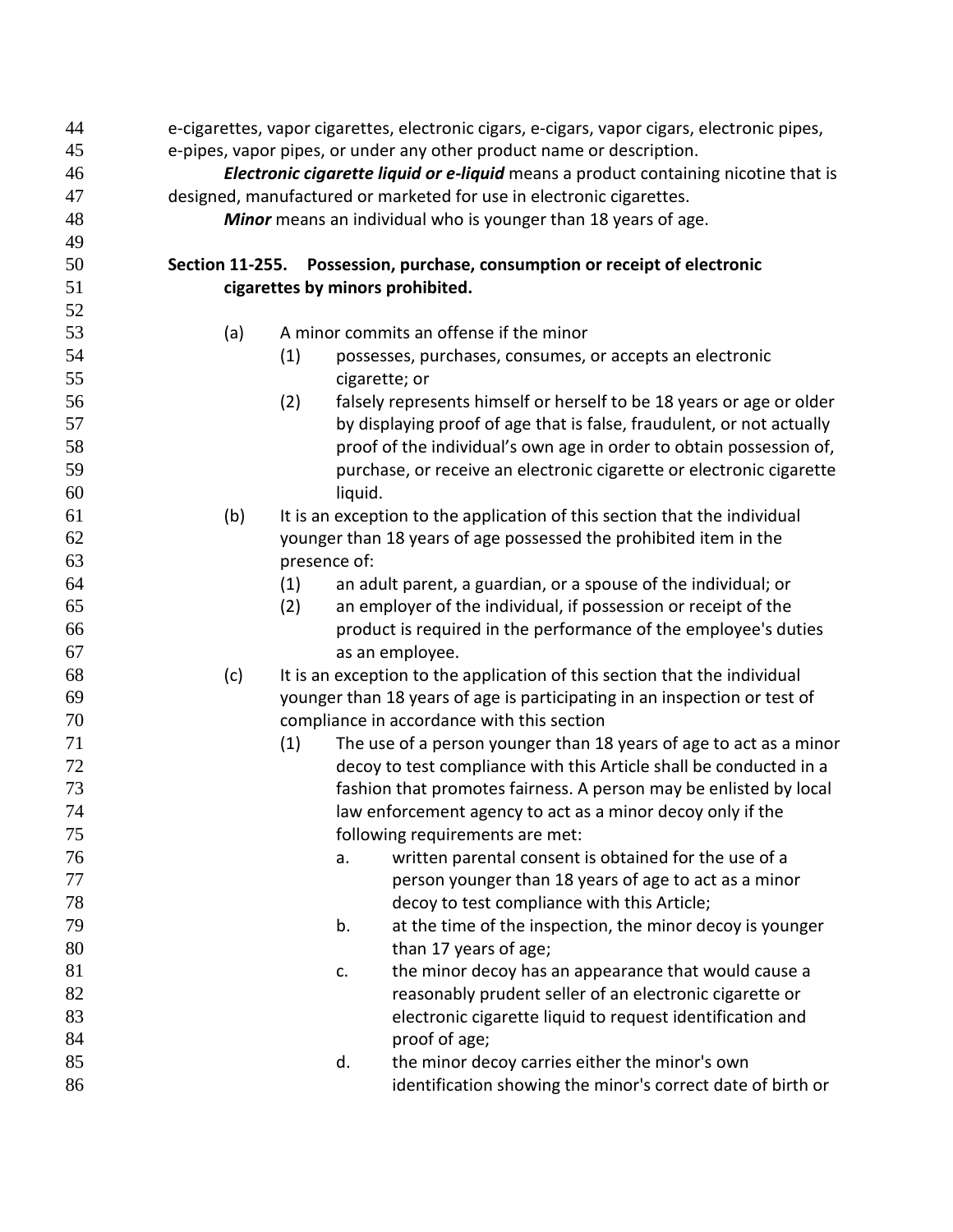| 109<br>110<br>112<br>113<br>114<br>115 | <b>SECTION 3.</b>      |     |          | It is hereby declared to be the intention of the City Council that the sections,<br>paragraphs, sentences, clauses, and phrases of this ordinance are severable and separable and<br>if any section, paragraph, sentence, clause or phrase of this ordinance shall be declared<br>unconstitutional by the valid judgment or decree of an Court of competent jurisdiction, such<br>unconstitutionality shall not affect any of the remaining sections, paragraphs, sentences,<br>clauses, or phrases of this ordinance since the same would have been enacted by the City |
|----------------------------------------|------------------------|-----|----------|--------------------------------------------------------------------------------------------------------------------------------------------------------------------------------------------------------------------------------------------------------------------------------------------------------------------------------------------------------------------------------------------------------------------------------------------------------------------------------------------------------------------------------------------------------------------------|
|                                        |                        |     |          |                                                                                                                                                                                                                                                                                                                                                                                                                                                                                                                                                                          |
|                                        |                        |     |          |                                                                                                                                                                                                                                                                                                                                                                                                                                                                                                                                                                          |
|                                        |                        |     |          |                                                                                                                                                                                                                                                                                                                                                                                                                                                                                                                                                                          |
|                                        |                        |     |          |                                                                                                                                                                                                                                                                                                                                                                                                                                                                                                                                                                          |
|                                        |                        |     |          |                                                                                                                                                                                                                                                                                                                                                                                                                                                                                                                                                                          |
|                                        |                        |     |          |                                                                                                                                                                                                                                                                                                                                                                                                                                                                                                                                                                          |
| 108                                    |                        |     |          | committed or for possession of each item described under this ordinance.                                                                                                                                                                                                                                                                                                                                                                                                                                                                                                 |
| 107                                    |                        |     |          | not to exceed \$500.00. A person commits a separate offense for each violation that is                                                                                                                                                                                                                                                                                                                                                                                                                                                                                   |
| 106                                    | <b>SECTION 2.</b>      |     |          | A person violating any term or provision of this Article shall be subject to a fine                                                                                                                                                                                                                                                                                                                                                                                                                                                                                      |
|                                        |                        |     |          |                                                                                                                                                                                                                                                                                                                                                                                                                                                                                                                                                                          |
| 104                                    |                        |     |          | indicating the minor was at least 18 years old.                                                                                                                                                                                                                                                                                                                                                                                                                                                                                                                          |
| 103                                    |                        |     |          | presented to the defendant apparently valid proof of identification                                                                                                                                                                                                                                                                                                                                                                                                                                                                                                      |
|                                        |                        | (b) |          | It is a defense to prosecution under Section (a) (1) that the minor                                                                                                                                                                                                                                                                                                                                                                                                                                                                                                      |
|                                        |                        |     | a minor. |                                                                                                                                                                                                                                                                                                                                                                                                                                                                                                                                                                          |
| 100                                    |                        |     | (2)      | sells, gives, or causes to be sold or given an electronic cigarette or<br>electronic cigarette liquid to a person who intends to deliver it to                                                                                                                                                                                                                                                                                                                                                                                                                           |
| 98<br>99                               |                        |     |          | electronic cigarette liquid to a minor; or                                                                                                                                                                                                                                                                                                                                                                                                                                                                                                                               |
| 97                                     |                        |     | (1)      | sells, gives, or causes to be sold or given an electronic cigarette or                                                                                                                                                                                                                                                                                                                                                                                                                                                                                                   |
| 96                                     |                        | (a) |          | A person commits an offense if the person:                                                                                                                                                                                                                                                                                                                                                                                                                                                                                                                               |
| 95                                     |                        |     |          |                                                                                                                                                                                                                                                                                                                                                                                                                                                                                                                                                                          |
| 94                                     |                        |     |          | cigarette liquids to a minor prohibited.                                                                                                                                                                                                                                                                                                                                                                                                                                                                                                                                 |
|                                        | <b>Section 11-258.</b> |     |          | Sale or distribution of electronic cigarettes or electronic                                                                                                                                                                                                                                                                                                                                                                                                                                                                                                              |
| 92                                     |                        |     |          |                                                                                                                                                                                                                                                                                                                                                                                                                                                                                                                                                                          |
|                                        |                        |     |          | the minor's age.                                                                                                                                                                                                                                                                                                                                                                                                                                                                                                                                                         |
| 89<br>90                               |                        |     | e.       | the minor decoy answers truthfully any questions about                                                                                                                                                                                                                                                                                                                                                                                                                                                                                                                   |
|                                        |                        |     |          | identification presents it on request to any seller of an<br>electronic cigarette or electronic cigarette liquid; and                                                                                                                                                                                                                                                                                                                                                                                                                                                    |
|                                        |                        |     |          | carries no identification, and a minor decoy who carries                                                                                                                                                                                                                                                                                                                                                                                                                                                                                                                 |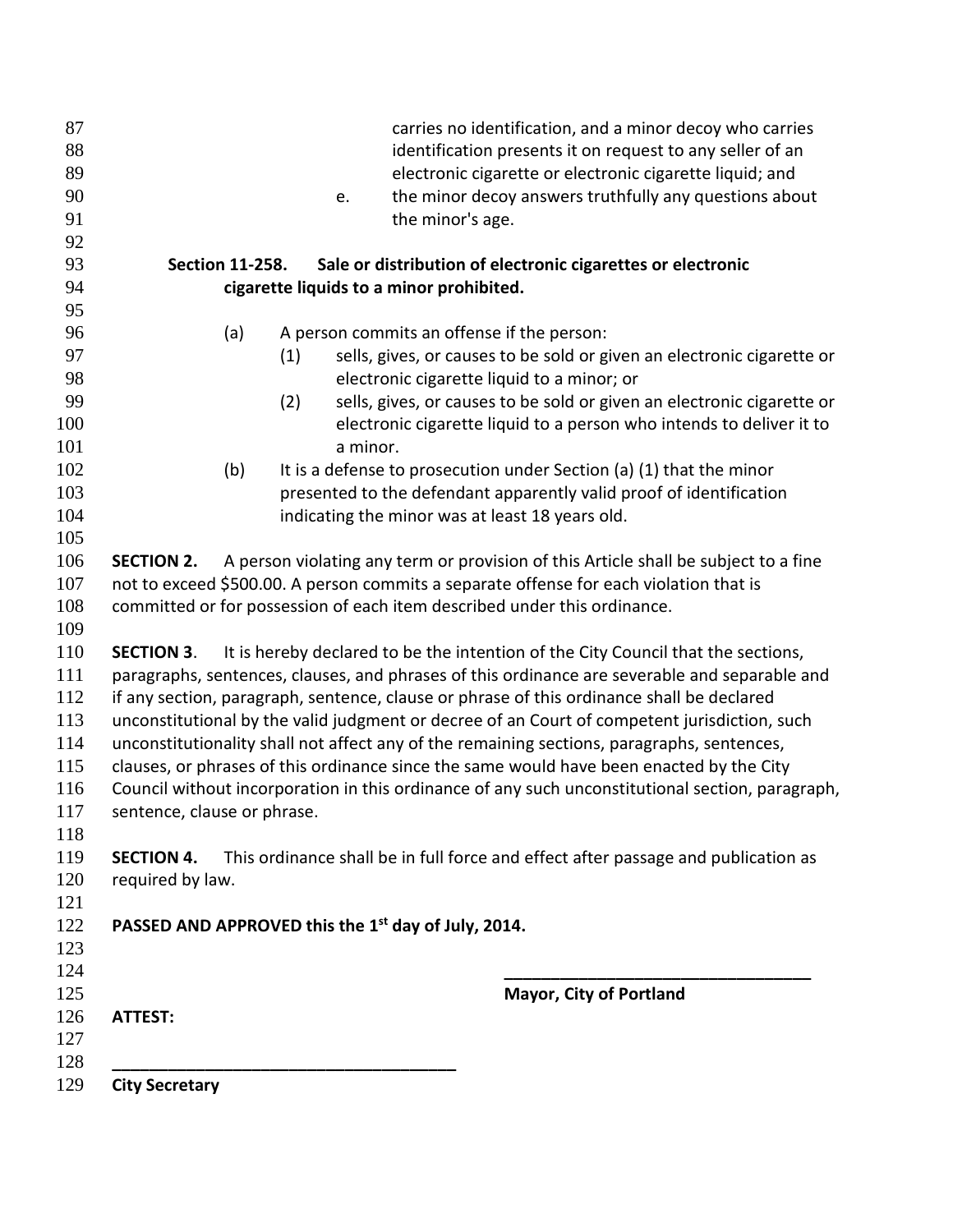

# STAFF WEEKLY REPORTS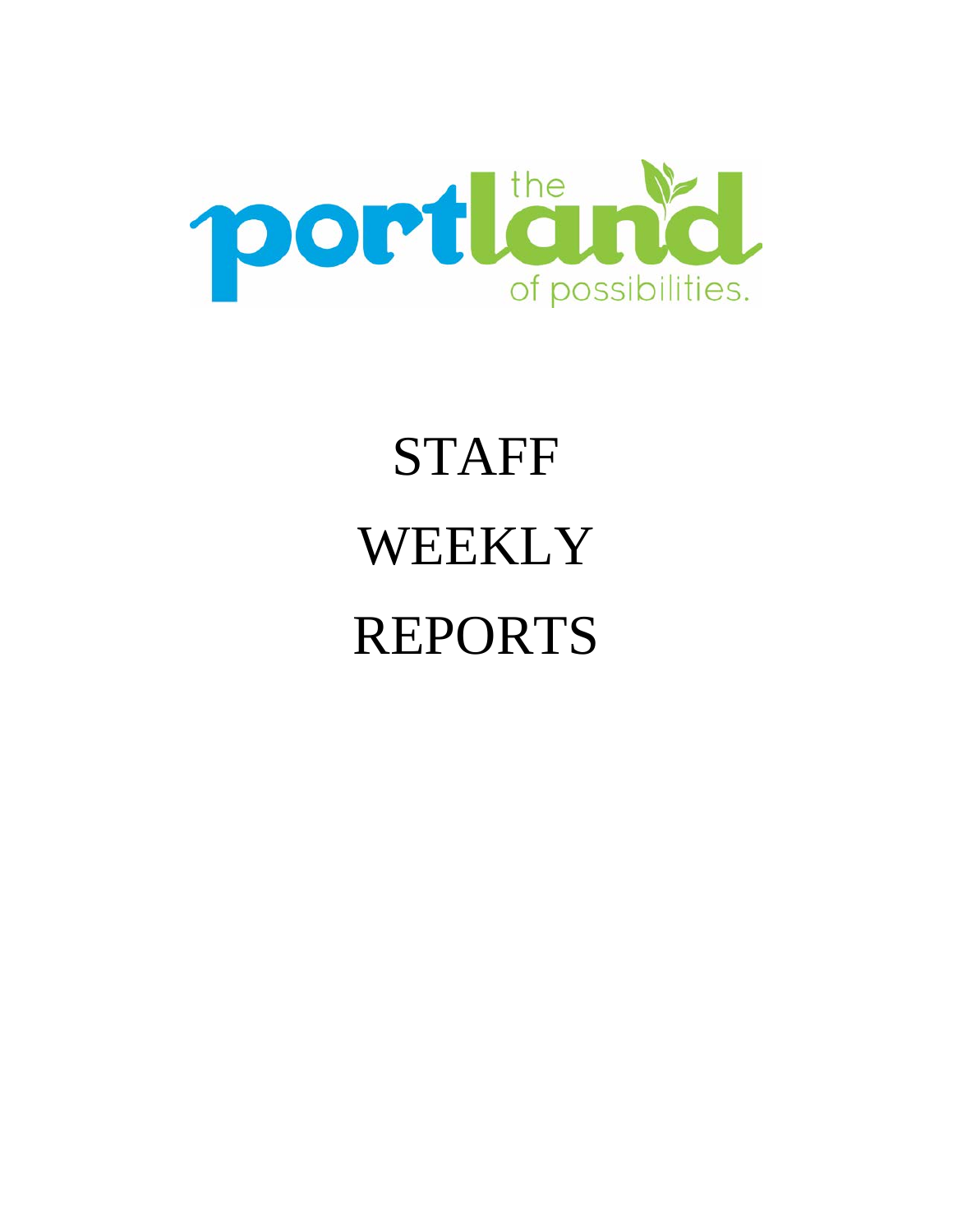## **Portland Fire Department**

*Portland, TX*

This report was generated on 6/9/2014 9:14:22 AM

## **Breakdown by Major Incident Types for Date Range**

Start Date: 05/26/2014 | End Date: 06/01/2014



| <b>MAJOR INCIDENT TYPE</b>         | # INCIDENTS | % of TOTAL |
|------------------------------------|-------------|------------|
| <b>Fires</b>                       | 2           | 7.69%      |
| Rescue & Emergency Medical Service | 16          | 61.54%     |
| Hazardous Condition (No Fire)      | 2           | 7.69%      |
| <b>Good Intent Call</b>            | 5           | 19.23%     |
| False Alarm & False Call           |             | 3.85%      |
| TOTAL                              | 26          | 100.00%    |

| <b>Detailed Breakdown by Incident Type</b>               |                |            |  |  |  |
|----------------------------------------------------------|----------------|------------|--|--|--|
| <b>INCIDENT TYPE</b>                                     | # INCIDENTS    | % of TOTAL |  |  |  |
| 154 - Dumpster or other outside trash receptacle fire    |                | 3.85%      |  |  |  |
| 162 - Outside equipment fire                             |                | 3.85%      |  |  |  |
| 311 - Medical assist, assist EMS crew                    |                | 26.92%     |  |  |  |
| 321 - EMS call, excluding vehicle accident with injury   | 9              | 34.62%     |  |  |  |
| 412 - Gas leak (natural gas or LPG)                      | $\overline{2}$ | 7.69%      |  |  |  |
| 611 - Dispatched & cancelled en route                    | 4              | 15.38%     |  |  |  |
| 651 - Smoke scare, odor of smoke                         | 4              | 3.85%      |  |  |  |
| 743 - Smoke detector activation, no fire - unintentional |                | 3.85%      |  |  |  |
| <b>TOTAL INCIDENTS:</b>                                  | 26             | 100.00%    |  |  |  |

Attended Memorial Day Observance Services at Portland Municipal Park Participated in EOC Operations Exercise Annual Fit Testing Conducted

Average Response Time: 4.29 Min.